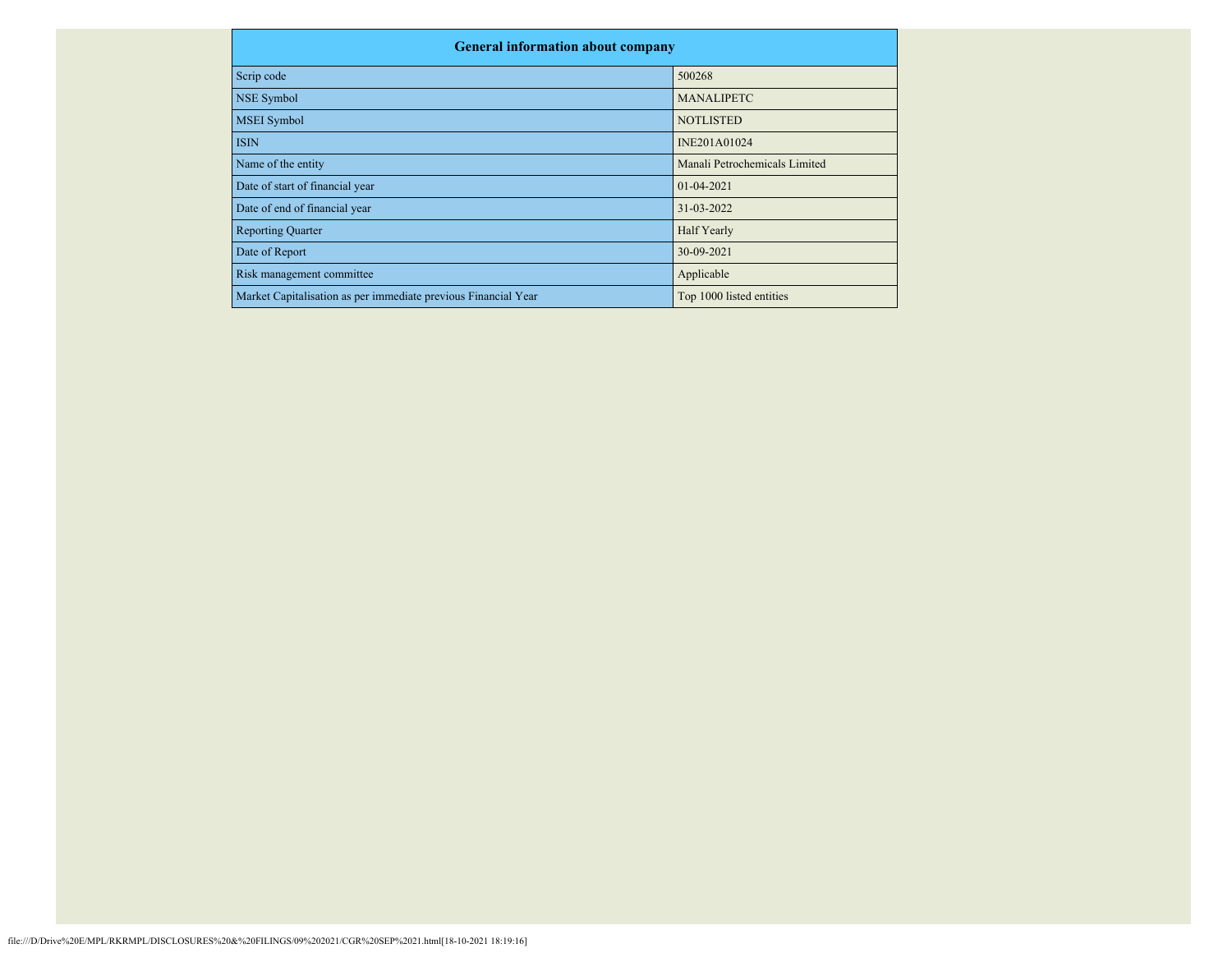|                |                      |                                             |                     |            |                                                       |                            |                               |                            |                                                                                                      |                                             | <b>Annexure I</b>                        |                                                           |                      |                                            |                                                                                                                                                |                                                                                                                                                                      |                                                                                                                                                                          |                                                                                                                                                                                                                       |                                      |                                             |
|----------------|----------------------|---------------------------------------------|---------------------|------------|-------------------------------------------------------|----------------------------|-------------------------------|----------------------------|------------------------------------------------------------------------------------------------------|---------------------------------------------|------------------------------------------|-----------------------------------------------------------|----------------------|--------------------------------------------|------------------------------------------------------------------------------------------------------------------------------------------------|----------------------------------------------------------------------------------------------------------------------------------------------------------------------|--------------------------------------------------------------------------------------------------------------------------------------------------------------------------|-----------------------------------------------------------------------------------------------------------------------------------------------------------------------------------------------------------------------|--------------------------------------|---------------------------------------------|
|                |                      |                                             |                     |            |                                                       |                            |                               |                            | Annexure I to be submitted by listed entity on quarterly basis                                       |                                             |                                          |                                                           |                      |                                            |                                                                                                                                                |                                                                                                                                                                      |                                                                                                                                                                          |                                                                                                                                                                                                                       |                                      |                                             |
|                |                      | <b>I. Composition of Board of Directors</b> |                     |            |                                                       |                            |                               |                            |                                                                                                      |                                             |                                          |                                                           |                      |                                            |                                                                                                                                                |                                                                                                                                                                      |                                                                                                                                                                          |                                                                                                                                                                                                                       |                                      |                                             |
|                |                      |                                             |                     |            |                                                       |                            |                               |                            | Disclosure of notes on composition of board of directors explanatory                                 |                                             |                                          |                                                           |                      |                                            | Textual Information(1)                                                                                                                         |                                                                                                                                                                      |                                                                                                                                                                          |                                                                                                                                                                                                                       |                                      |                                             |
|                |                      |                                             |                     |            |                                                       |                            |                               |                            |                                                                                                      |                                             |                                          | Whether the listed entity has a Regular Chairperson   Yes |                      |                                            |                                                                                                                                                |                                                                                                                                                                      |                                                                                                                                                                          |                                                                                                                                                                                                                       |                                      |                                             |
|                |                      |                                             |                     |            |                                                       |                            |                               |                            |                                                                                                      |                                             |                                          | Whether Chairperson is related to MD or CEO               |                      | N <sub>o</sub>                             |                                                                                                                                                |                                                                                                                                                                      |                                                                                                                                                                          |                                                                                                                                                                                                                       |                                      |                                             |
| Sr             | Title<br>(Mr)<br>Ms) | Name of the<br>Director                     | PAN                 | <b>DIN</b> | Category 1<br>of directors                            | Category 2<br>of directors | Category<br>3 of<br>directors | Date<br>of<br><b>Birth</b> | Whether<br>special<br>resolution<br>passed?<br>[Refer Reg.<br>$17(1A)$ of<br>Listing<br>Regulations] | Date of<br>passing<br>special<br>resolution | <b>Initial Date</b><br>of<br>appointment | Date of Re-<br>appointment                                | Date of<br>cessation | Tenure<br>of<br>director<br>(in<br>months) | No of<br>Directorship<br>in listed<br>entities<br>including<br>this listed<br>entity (Refer<br>Regulation<br>17A of<br>Listing<br>Regulations) | No of<br>Independent<br>Directorship<br>in listed<br>entities<br>including<br>this listed<br>entity<br>(Refer<br>Regulation<br>$17A(1)$ of<br>Listing<br>Regulations | Number of<br>memberships<br>in Audit/<br>Stakeholder<br>Committee(s)<br>including this<br>listed entity<br>(Refer<br>Regulation<br>$26(1)$ of<br>Listing<br>Regulations) | No of post<br><sub>of</sub><br>Chairperson<br>in Audit/<br>Stakeholder<br>Committee<br>held in listed<br>entities<br>including<br>this listed<br>entity (Refer<br>Regulation<br>$26(1)$ of<br>Listing<br>Regulations) | Notes for<br>not<br>providing<br>PAN | Notes for<br>not<br>providing<br><b>DIN</b> |
| $\mathbf{1}$   | Mr                   | Ashwin C<br>Muthiah                         | AAEPA4148H 00255679 |            | Non-<br>Executive -<br>Non<br>Independent<br>Director | Chairperson                |                               | $01-$<br>$01 -$<br>1966    | NA                                                                                                   |                                             | 27-04-2007                               | 05-08-2019                                                |                      |                                            | $\overline{4}$                                                                                                                                 | $\Omega$                                                                                                                                                             | 2                                                                                                                                                                        | $\overline{2}$                                                                                                                                                                                                        |                                      |                                             |
| $\overline{2}$ | Mr                   | G<br>Chellakrishna                          | ADHPC9621R 01036398 |            | Non-<br>Executive -<br>Independent<br>Director        | Not<br>Applicable          |                               | $15 -$<br>$08 -$<br>1979   | NA                                                                                                   |                                             | 13-08-2014                               | 13-08-2019                                                |                      | 83                                         | $\overline{2}$                                                                                                                                 | $\overline{2}$                                                                                                                                                       | $\mathcal{R}$                                                                                                                                                            | 2                                                                                                                                                                                                                     |                                      |                                             |
| $\mathbf{3}$   | Mrs                  | Sashikala<br>Srikanth                       | AAIPS8299K          | 01678374   | Non-<br>Executive -<br>Independent<br>Director        | Not<br>Applicable          |                               | $09 -$<br>$11-$<br>1956    | NA                                                                                                   |                                             | 13-08-2014                               | 13-08-2019                                                |                      | 83                                         | 5                                                                                                                                              | 5                                                                                                                                                                    | $\mathbf{R}$                                                                                                                                                             | $\Delta$                                                                                                                                                                                                              |                                      |                                             |
| $\overline{4}$ | Mr                   | Govindarajan<br>Dattatreyan<br>Sharma       | ABBPS6163Q          | 08060285   | Non-<br>Executive -<br>Independent<br>Director        | Not<br>Applicable          |                               | $19-$<br>$06 -$<br>1954    | NA                                                                                                   |                                             | 05-02-2018                               | 06-08-2018                                                |                      | 41                                         | 3                                                                                                                                              | $\overline{3}$                                                                                                                                                       |                                                                                                                                                                          | $\Omega$                                                                                                                                                                                                              |                                      |                                             |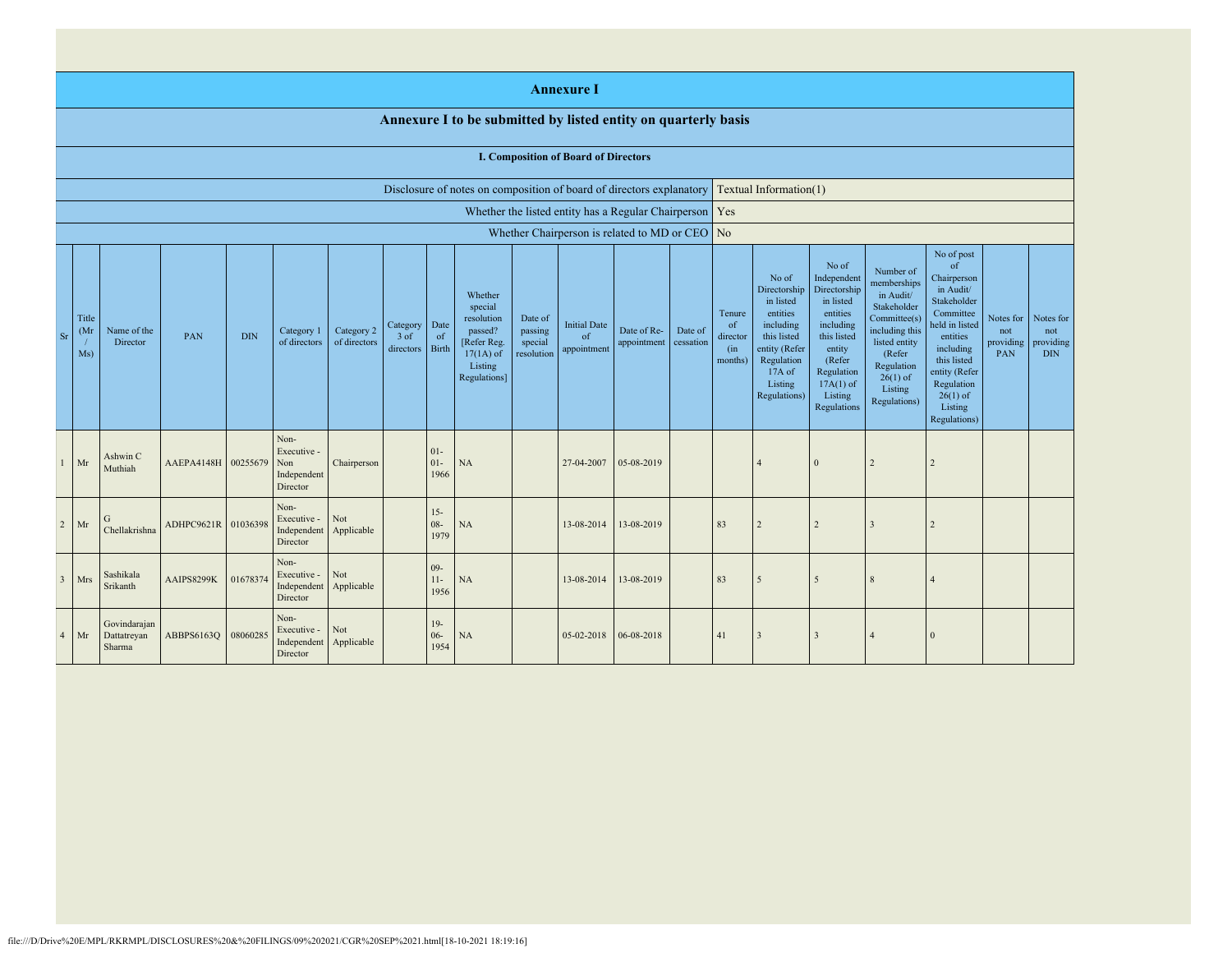|           | <b>I. Composition of Board of Directors</b> |                                                     |            |            |                                                       |                               |                               |                         |                                                                                                      |                                             |                                          |                            |                      |                                                       |                                                                                                                                                |                                                                                                                                                                      |                                                                                                                                                                           |                                                                                                                                                                                                            |                                      |                                             |
|-----------|---------------------------------------------|-----------------------------------------------------|------------|------------|-------------------------------------------------------|-------------------------------|-------------------------------|-------------------------|------------------------------------------------------------------------------------------------------|---------------------------------------------|------------------------------------------|----------------------------|----------------------|-------------------------------------------------------|------------------------------------------------------------------------------------------------------------------------------------------------|----------------------------------------------------------------------------------------------------------------------------------------------------------------------|---------------------------------------------------------------------------------------------------------------------------------------------------------------------------|------------------------------------------------------------------------------------------------------------------------------------------------------------------------------------------------------------|--------------------------------------|---------------------------------------------|
|           |                                             |                                                     |            |            |                                                       |                               |                               |                         | Disclosure of notes on composition of board of directors explanatory                                 |                                             |                                          |                            |                      |                                                       |                                                                                                                                                |                                                                                                                                                                      |                                                                                                                                                                           |                                                                                                                                                                                                            |                                      |                                             |
|           |                                             |                                                     |            |            |                                                       |                               |                               |                         | Whether the listed entity has a Regular Chairperson                                                  |                                             |                                          |                            |                      |                                                       |                                                                                                                                                |                                                                                                                                                                      |                                                                                                                                                                           |                                                                                                                                                                                                            |                                      |                                             |
| <b>Sr</b> | Title<br>(M <sub>I</sub> )<br>Ms)           | Name of the<br>Director                             | PAN        | <b>DIN</b> | Category 1<br>of directors                            | Category 2<br>of<br>directors | Category<br>3 of<br>directors | Date<br>of<br>Birth     | Whether<br>special<br>resolution<br>passed?<br>[Refer Reg.<br>$17(1A)$ of<br>Listing<br>Regulations] | Date of<br>passing<br>special<br>resolution | <b>Initial Date</b><br>of<br>appointment | Date of Re-<br>appointment | Date of<br>cessation | Tenure<br><sub>of</sub><br>director<br>(in<br>months) | No of<br>Directorship<br>in listed<br>entities<br>including<br>this listed<br>entity (Refer<br>Regulation<br>17A of<br>Listing<br>Regulations) | No of<br>Independent<br>Directorship<br>in listed<br>entities<br>including<br>this listed<br>entity<br>(Refer<br>Regulation<br>$17A(1)$ of<br>Listing<br>Regulations | Number of<br>memberships<br>in Audit/<br>Stakeholder<br>Committee(s)<br>including this<br>listed entity<br>(Refer)<br>Regulation<br>$26(1)$ of<br>Listing<br>Regulations) | No of post<br>of<br>Chairperson<br>in Audit/<br>Stakeholder<br>Committee<br>held in listed<br>entities<br>including<br>this listed<br>entity (Refer<br>Regulation<br>$26(1)$ of<br>Listing<br>Regulations) | Notes for<br>not<br>providing<br>PAN | Notes for<br>not<br>providing<br><b>DIN</b> |
|           | $5$ Mr                                      | Lt Col Retd<br>Chatapuram<br>Swaminathan<br>Shankar | AADPC2059A | 08397818   | Non-<br>Executive -<br>Independent<br>Director        | Not<br>Applicable             |                               | $30 -$<br>$11-$<br>1958 | NA                                                                                                   |                                             | 20-05-2019                               | 05-08-2019                 |                      | 25                                                    | $\overline{2}$                                                                                                                                 | $\overline{2}$                                                                                                                                                       | $\Omega$                                                                                                                                                                  | $\Omega$                                                                                                                                                                                                   |                                      |                                             |
| 6         | Mr                                          | Dr N<br>Sundaradevan<br><b>IAS</b> Retd             | AAMPS5095S | 00223399   | Non-<br>Executive -<br>Independent<br>Director        | Not<br>Applicable             |                               | $02 -$<br>$09-$<br>1952 | NA                                                                                                   |                                             | 12-06-2019                               | 05-08-2019                 |                      | 25                                                    | $\overline{2}$                                                                                                                                 | $\overline{c}$                                                                                                                                                       | 3                                                                                                                                                                         |                                                                                                                                                                                                            |                                      |                                             |
| 7         | Mrs                                         | Vandana<br>Garg                                     | AMVPG2265N | 09205529   | Non-<br>Executive -<br>Non<br>Independent<br>Director | Not<br>Applicable             |                               | $20 -$<br>$09-$<br>1989 | NA                                                                                                   |                                             | 02-07-2021                               | 28-09-2021                 |                      |                                                       | $\overline{2}$                                                                                                                                 | $\theta$                                                                                                                                                             | 2                                                                                                                                                                         | $\Omega$                                                                                                                                                                                                   |                                      |                                             |
| 8         | Mr                                          | Thanjavur<br>Kanakaraj<br>Arun                      | AADPA2726J | 02163427   | Non-<br>Executive -<br>Independent<br>Director        | Not<br>Applicable             |                               | $17-$<br>$10-$<br>1959  | NA                                                                                                   |                                             | 05-02-2018                               | 29-09-2021                 |                      | $\Omega$                                              | $\overline{2}$                                                                                                                                 |                                                                                                                                                                      | 2                                                                                                                                                                         | $\Omega$                                                                                                                                                                                                   |                                      |                                             |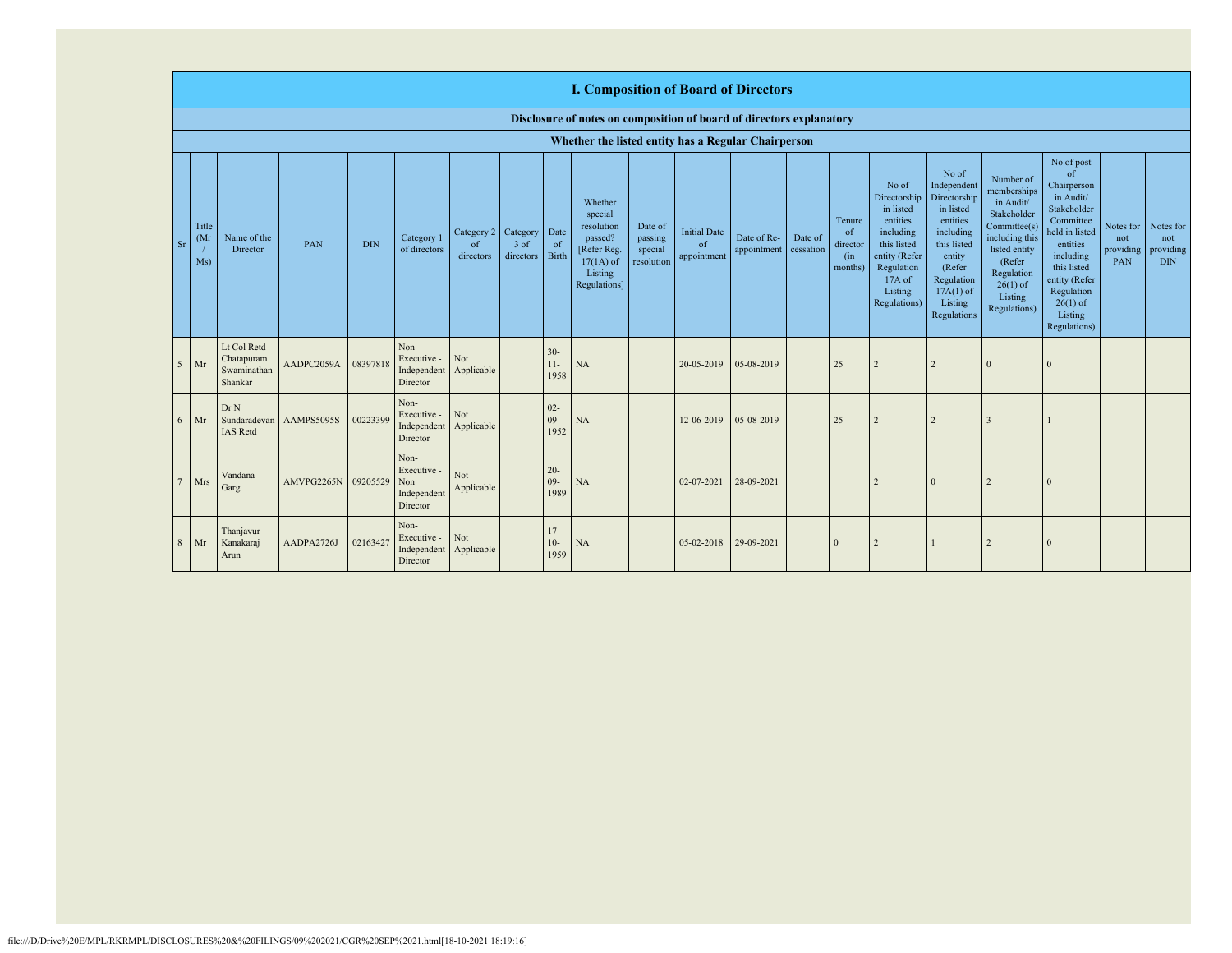|               | <b>I. Composition of Board of Directors</b>                          |                                                     |                                   |            |                               |                                          |                     |                          |                                                                                                      |                                             |                                          |                                      |         |                                                        |                                                                                                                                                  |                                                                                                                                                                      |                                                                                                                                                                          |                                                                                                                                                                                                                       |                                        |                                             |
|---------------|----------------------------------------------------------------------|-----------------------------------------------------|-----------------------------------|------------|-------------------------------|------------------------------------------|---------------------|--------------------------|------------------------------------------------------------------------------------------------------|---------------------------------------------|------------------------------------------|--------------------------------------|---------|--------------------------------------------------------|--------------------------------------------------------------------------------------------------------------------------------------------------|----------------------------------------------------------------------------------------------------------------------------------------------------------------------|--------------------------------------------------------------------------------------------------------------------------------------------------------------------------|-----------------------------------------------------------------------------------------------------------------------------------------------------------------------------------------------------------------------|----------------------------------------|---------------------------------------------|
|               | Disclosure of notes on composition of board of directors explanatory |                                                     |                                   |            |                               |                                          |                     |                          |                                                                                                      |                                             |                                          |                                      |         |                                                        |                                                                                                                                                  |                                                                                                                                                                      |                                                                                                                                                                          |                                                                                                                                                                                                                       |                                        |                                             |
|               |                                                                      | Whether the listed entity has a Regular Chairperson |                                   |            |                               |                                          |                     |                          |                                                                                                      |                                             |                                          |                                      |         |                                                        |                                                                                                                                                  |                                                                                                                                                                      |                                                                                                                                                                          |                                                                                                                                                                                                                       |                                        |                                             |
| <sub>Sr</sub> | Title<br>(M <sub>1</sub> )<br>Ms)                                    | Name of the<br>Director                             | PAN                               | <b>DIN</b> | Category<br>1 of<br>directors | Category 2   Category<br>of<br>directors | $3$ of<br>directors | Date<br>of<br>Birth      | Whether<br>special<br>resolution<br>passed?<br>[Refer Reg.<br>$17(1A)$ of<br>Listing<br>Regulations] | Date of<br>passing<br>special<br>resolution | <b>Initial Date</b><br>of<br>appointment | Date of Re-<br>appointment cessation | Date of | Tenure<br><sub>of</sub><br>director<br>(in)<br>months) | No of<br>Directorship<br>in listed<br>entities<br>including<br>this listed<br>entity (Refer<br>Regulation<br>$17A$ of<br>Listing<br>Regulations) | No of<br>Independent<br>Directorship<br>in listed<br>entities<br>including<br>this listed<br>entity<br>(Refer<br>Regulation<br>$17A(1)$ of<br>Listing<br>Regulations | Number of<br>memberships<br>in Audit/<br>Stakeholder<br>Committee(s)<br>including this<br>listed entity<br>(Refer<br>Regulation<br>$26(1)$ of<br>Listing<br>Regulations) | No of post<br><sub>of</sub><br>Chairperson<br>in Audit/<br>Stakeholder<br>Committee<br>held in listed<br>entities<br>including<br>this listed<br>entity (Refer<br>Regulation<br>$26(1)$ of<br>Listing<br>Regulations) | Notes for  <br>not<br>providing<br>PAN | Notes for<br>not<br>providing<br><b>DIN</b> |
| Q             | Mr                                                                   | Muthukrishnan<br>Ravi                               | AFZPR6886D                        | 03605222   | Executive Not<br>Director     | Applicable                               |                     | $22 -$<br>$04 -$<br>1960 | <b>NA</b>                                                                                            |                                             | 29-07-2011                               | 29-07-2020                           |         |                                                        |                                                                                                                                                  | $\Omega$                                                                                                                                                             |                                                                                                                                                                          |                                                                                                                                                                                                                       |                                        |                                             |
|               | $10$ Mr                                                              |                                                     | M Karthikeyan AAOPK6605M 08747186 |            | Executive Not<br>Director     | Applicable                               |                     | $20 -$<br>$04 -$<br>1967 | <b>NA</b>                                                                                            |                                             | 28-05-2020                               | 16-09-2020                           |         |                                                        |                                                                                                                                                  | $\Omega$                                                                                                                                                             |                                                                                                                                                                          |                                                                                                                                                                                                                       |                                        |                                             |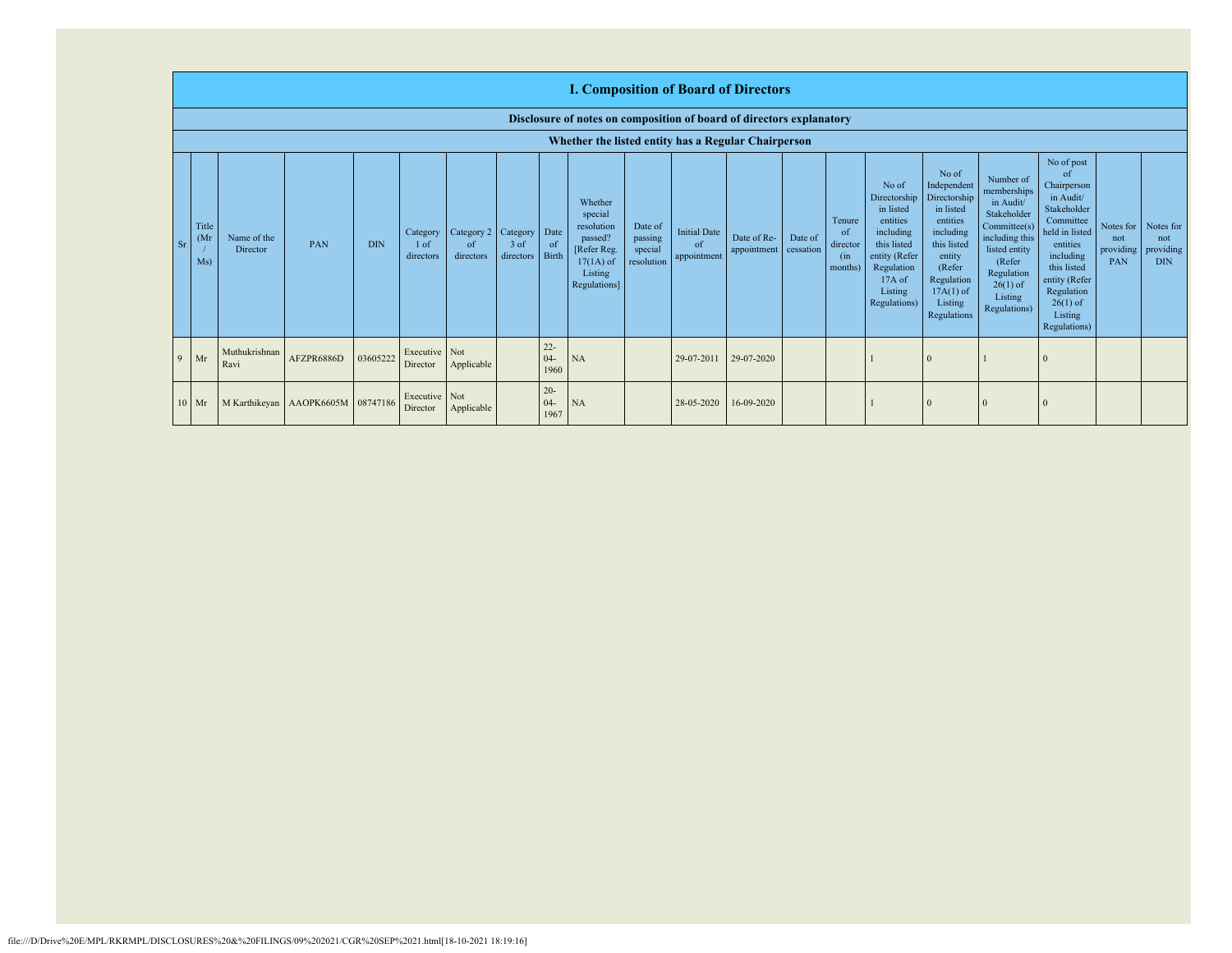|                               | <b>Text Block</b>                                                                                                                                                                                                                                                                                                                                                                                                                                                                                                                |
|-------------------------------|----------------------------------------------------------------------------------------------------------------------------------------------------------------------------------------------------------------------------------------------------------------------------------------------------------------------------------------------------------------------------------------------------------------------------------------------------------------------------------------------------------------------------------|
| <b>Textual Information(1)</b> | As disclosed to the Stock Exchanges on 29th September 2021, Mr. Thanjavur Kanakaraj Arun<br>[DIN:02163427] who was a Non Executive Non Independent Director of the Company has been<br>appointed as Non Executuve Independent Director with effect from 29-09-2021 by the Board for which<br>aprpoval of the Members has been sought through Postal Ballot.<br>Accordingly in the report for the quarter the date of reappointment has been mentioned as 29-09-2021,<br>which is his date of appointment as Independent Director |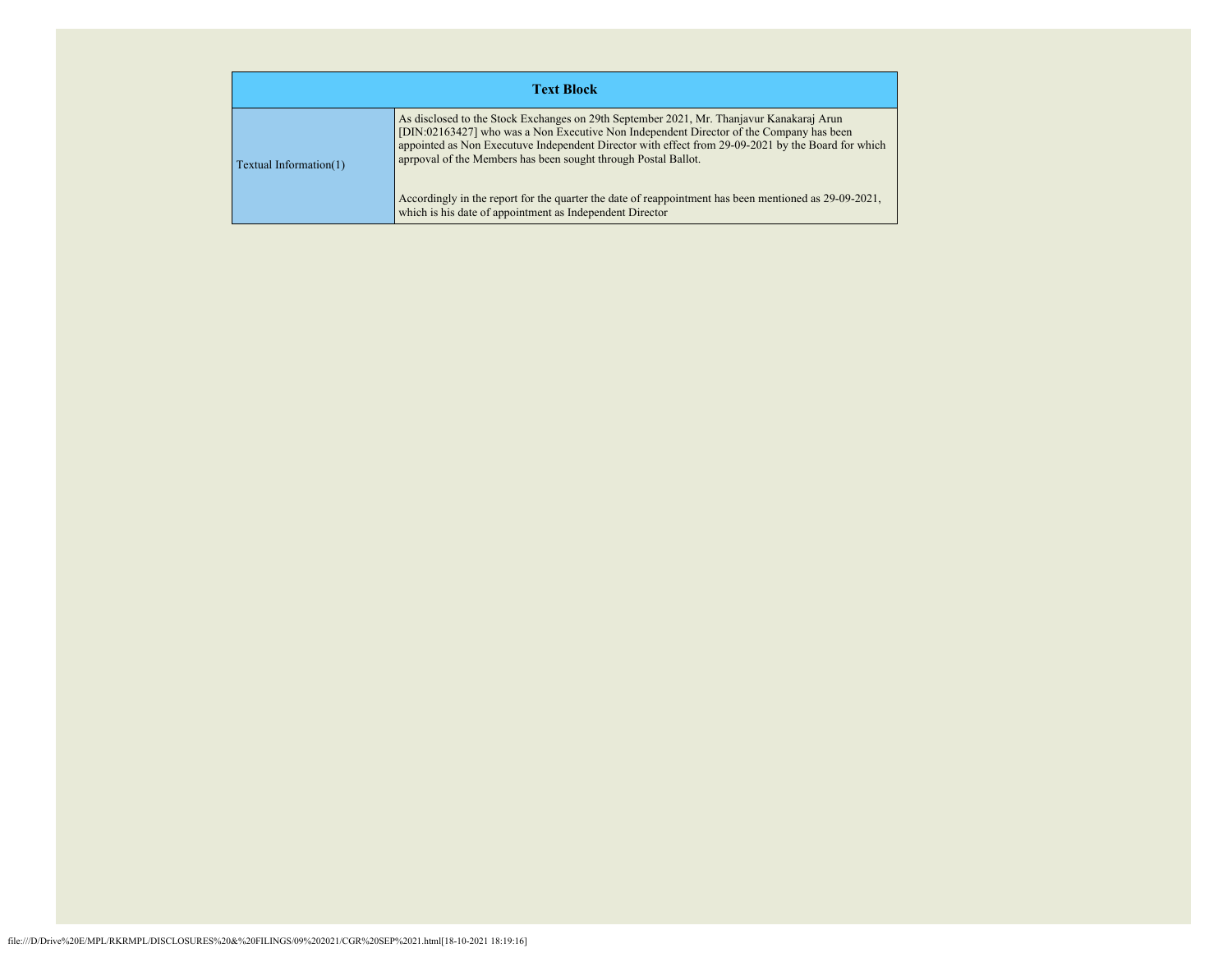|                | <b>Audit Committee Details</b> |                                    |                                                             |                            |                        |                      |         |
|----------------|--------------------------------|------------------------------------|-------------------------------------------------------------|----------------------------|------------------------|----------------------|---------|
|                |                                |                                    | Whether the Audit Committee has a Regular Chairperson   Yes |                            |                        |                      |         |
| Sr             | <b>DIN</b><br>Number           | Name of Committee<br>members       | Category 1 of directors                                     | Category 2 of<br>directors | Date of<br>Appointment | Date of<br>Cessation | Remarks |
|                |                                | 01036398 G Chellakrishna           | Non-Executive - Independent<br>Director                     | Chairperson                | 13-08-2014             |                      |         |
| $\overline{2}$ | 08060285                       | Govindarajan<br>Dattatreyan Sharma | Non-Executive - Independent<br>Director                     | Member                     | 20-05-2019             |                      |         |
| 3              |                                | 01678374 Sashikala Srikanth        | Non-Executive - Independent<br>Director                     | Member                     | 21-11-2017             |                      |         |
| $\overline{4}$ | 09205529                       | Vandana Garg                       | Non-Executive - Non<br><b>Independent Director</b>          | Member                     | $02 - 07 - 2021$       |                      |         |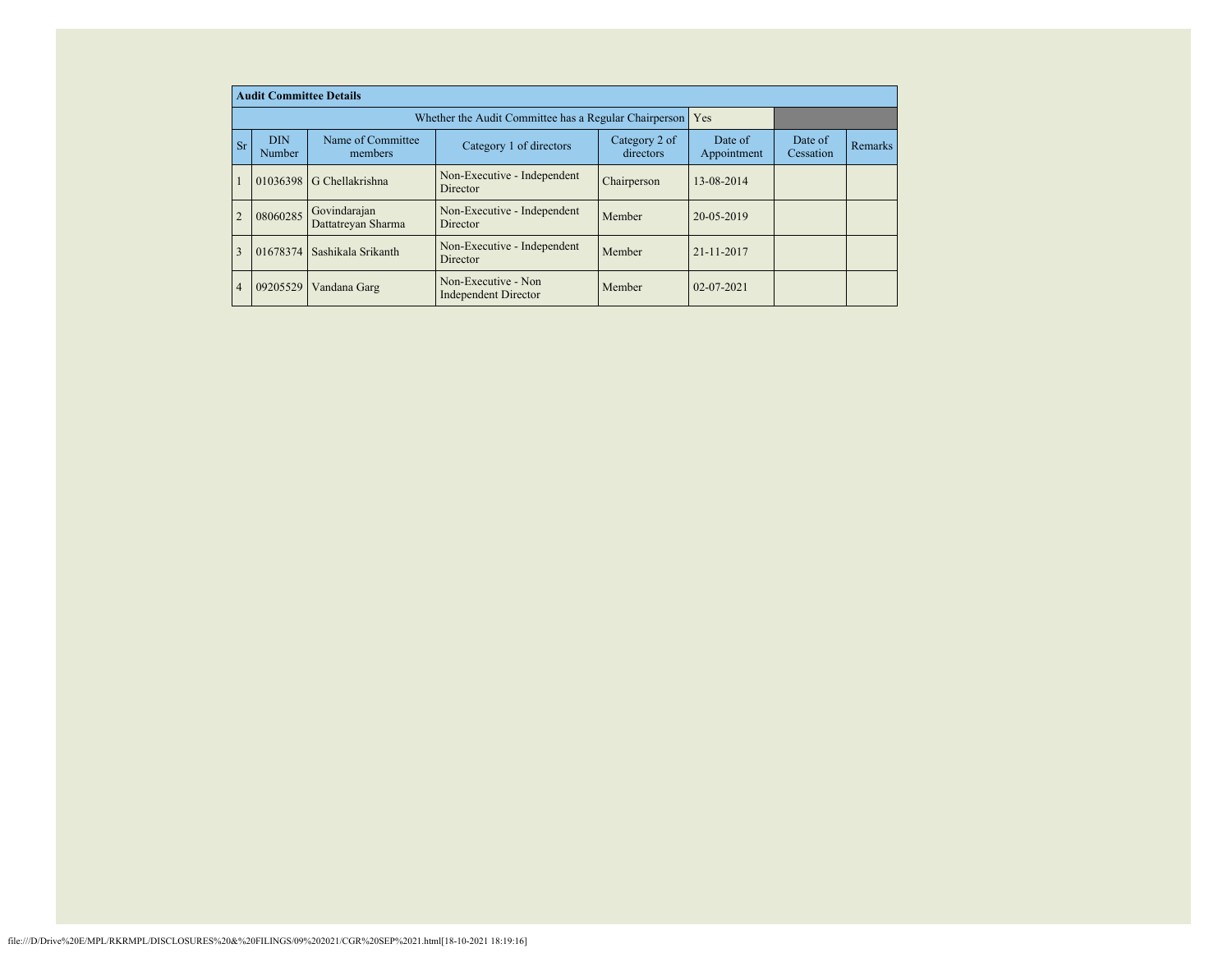|                |                      | <b>Nomination and remuneration committee</b>                                    |                                                    |                            |                        |                      |         |
|----------------|----------------------|---------------------------------------------------------------------------------|----------------------------------------------------|----------------------------|------------------------|----------------------|---------|
|                |                      | Whether the Nomination and remuneration committee has a Regular Chairperson Yes |                                                    |                            |                        |                      |         |
| <b>Sr</b>      | <b>DIN</b><br>Number | Name of Committee members                                                       | Category 1 of directors                            | Category 2 of<br>directors | Date of<br>Appointment | Date of<br>Cessation | Remarks |
|                | 08060285             | Govindarajan Dattatreyan<br>Sharma                                              | Non-Executive - Independent<br>Director            | Chairperson                | $05-02-2018$           |                      |         |
| $\overline{2}$ |                      | 01036398 G Chellakrishna                                                        | Non-Executive - Independent<br>Director            | Member                     | 20-05-2019             |                      |         |
| 3              | 00255679             | Ashwin C Muthiah                                                                | Non-Executive - Non<br>Independent Director        | Member                     | 21-11-2017             | 29-09-2021           |         |
| $\overline{4}$ | 08397818             | Lt Col Retd Chatapuram<br>Swaminathan Shankar                                   | Non-Executive - Independent<br>Director            | Member                     | 29-09-2021             |                      |         |
| 5              | 09205529             | Vandana Garg                                                                    | Non-Executive - Non<br><b>Independent Director</b> | Member                     | 02-07-2021             |                      |         |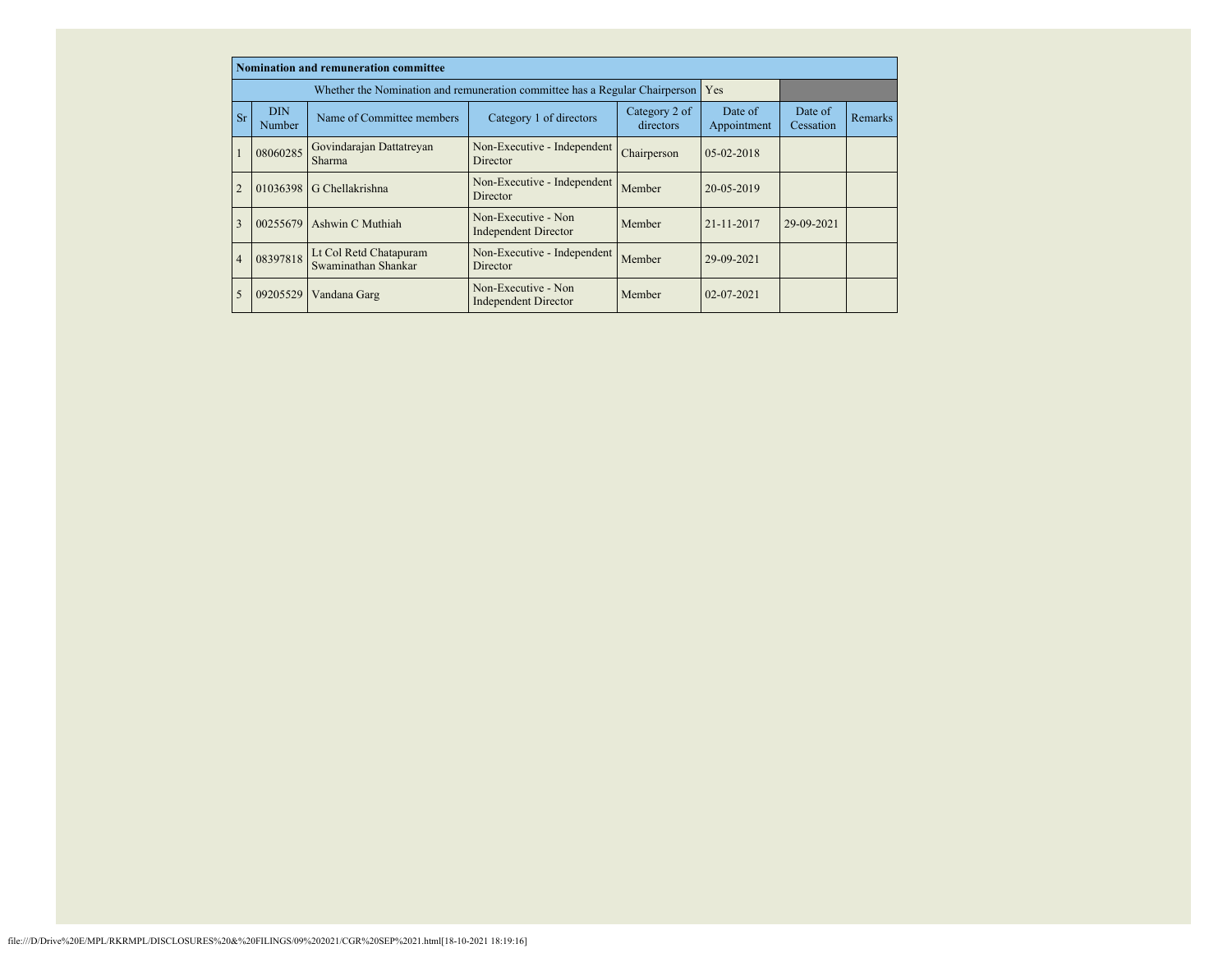|           |                      | <b>Stakeholders Relationship Committee</b> |                                                                               |                        |                      |                |  |
|-----------|----------------------|--------------------------------------------|-------------------------------------------------------------------------------|------------------------|----------------------|----------------|--|
|           |                      |                                            | Whether the Stakeholders Relationship Committee has a Regular Chairperson Yes |                        |                      |                |  |
| <b>Sr</b> | <b>DIN</b><br>Number | Name of Committee<br>members               | Category 2 of<br>directors                                                    | Date of<br>Appointment | Date of<br>Cessation | <b>Remarks</b> |  |
|           | 00255679             | Ashwin C Muthiah                           | Non-Executive - Non<br>Independent Director                                   | Chairperson            | 12-06-2013           |                |  |
|           | 08060285             | Govindarajan<br>Dattatreyan Sharma         | Non-Executive - Independent<br>Director                                       | Member                 | 12-02-2019           |                |  |
| 3         | 03605222             | Muthukrishnan Ravi                         | <b>Executive Director</b>                                                     | Member                 | $12 - 10 - 2011$     |                |  |
| 4         | 09205529             | Vandana Garg                               | Non-Executive - Non<br><b>Independent Director</b>                            | Member                 | $02 - 07 - 2021$     |                |  |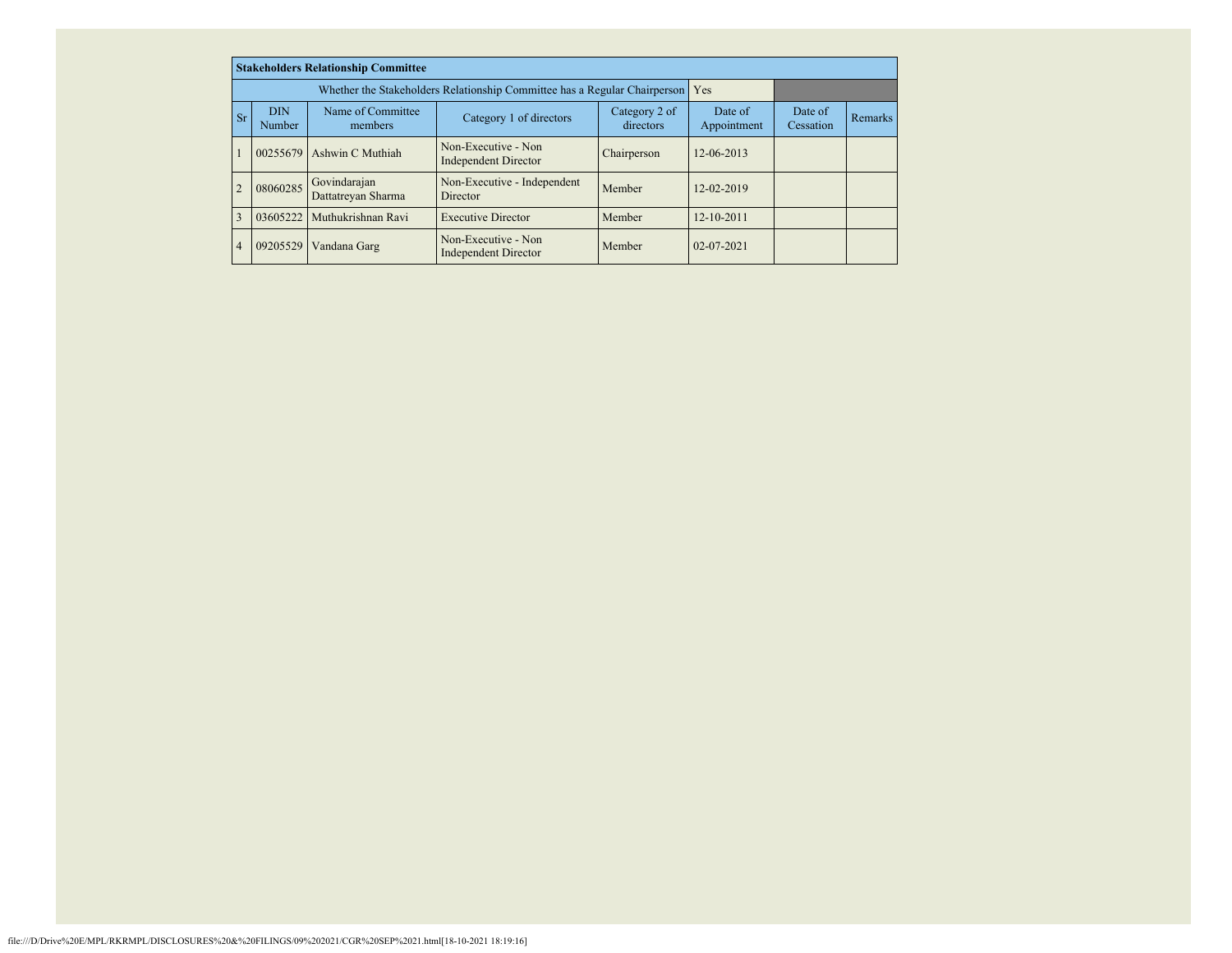|                |                      | <b>Risk Management Committee</b> |                                                                     |                            |                        |                      |                |
|----------------|----------------------|----------------------------------|---------------------------------------------------------------------|----------------------------|------------------------|----------------------|----------------|
|                |                      |                                  | Whether the Risk Management Committee has a Regular Chairperson Yes |                            |                        |                      |                |
| Sr             | <b>DIN</b><br>Number | Name of Committee<br>members     | Category 1 of directors                                             | Category 2 of<br>directors | Date of<br>Appointment | Date of<br>Cessation | <b>Remarks</b> |
|                |                      | 01678374 Sashikala Srikanth      | Non-Executive - Independent<br><b>Director</b>                      | Chairperson                | $06 - 11 - 2014$       |                      |                |
| $\overline{2}$ | 03605222             | Muthukrishnan Ravi               | <b>Executive Director</b>                                           | Member                     | $06 - 11 - 2014$       |                      |                |
| 3              | 02163427             | Thanjavur Kanakaraj<br>Arun      | Non-Executive - Independent<br>Director                             | Member                     | $05-02-2018$           |                      |                |
| $\overline{4}$ | 09205529             | Vandana Garg                     | Non-Executive - Non<br><b>Independent Director</b>                  | Member                     | $02 - 07 - 2021$       |                      |                |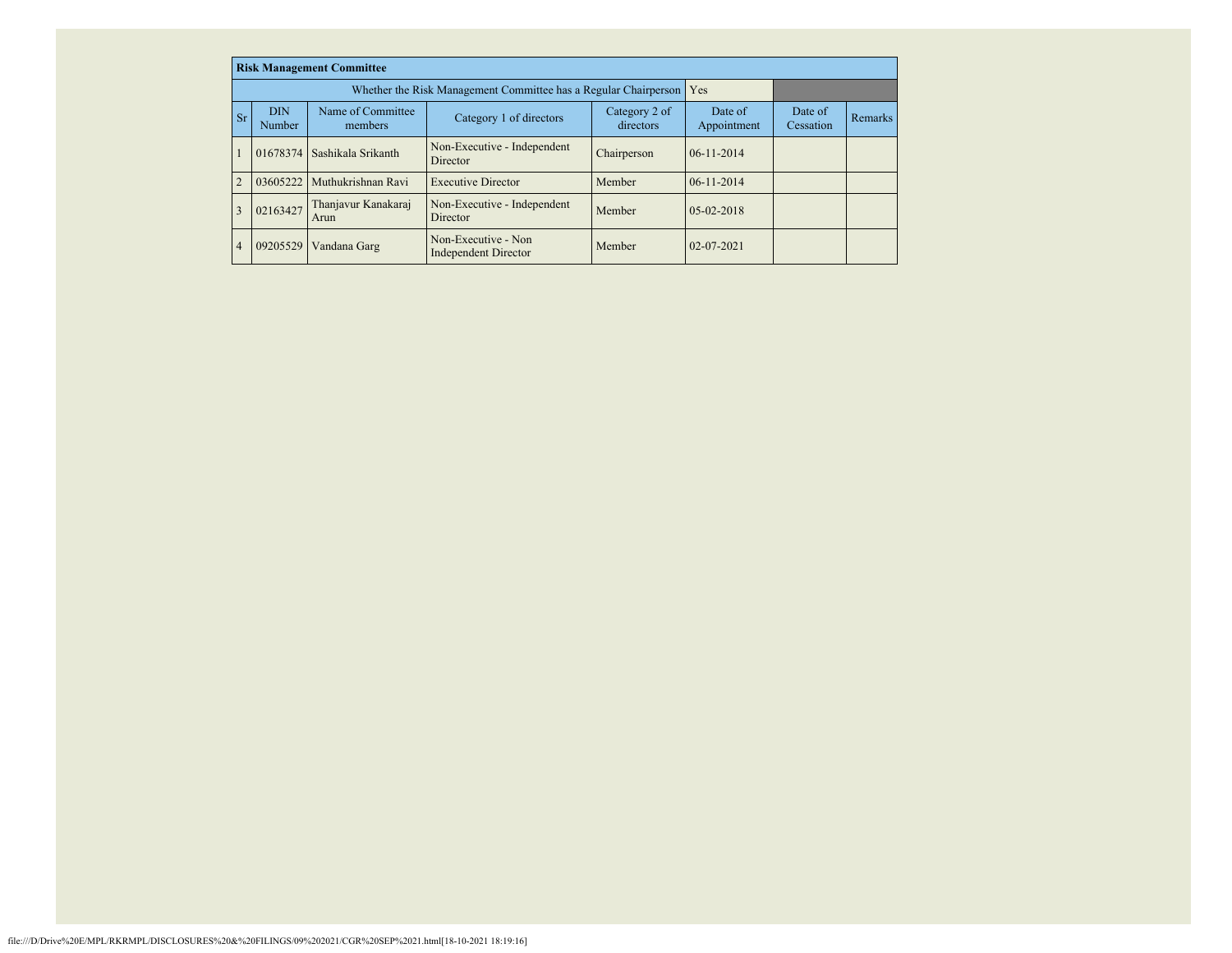|                | <b>Corporate Social Responsibility Committee</b> |                                                                                     |                                                    |                        |                      |         |  |  |  |  |  |
|----------------|--------------------------------------------------|-------------------------------------------------------------------------------------|----------------------------------------------------|------------------------|----------------------|---------|--|--|--|--|--|
|                |                                                  | Whether the Corporate Social Responsibility Committee has a Regular Chairperson Yes |                                                    |                        |                      |         |  |  |  |  |  |
| Sr             | <b>DIN</b><br>Number                             | Name of Committee<br>members                                                        | Category 2 of<br>directors                         | Date of<br>Appointment | Date of<br>Cessation | Remarks |  |  |  |  |  |
|                | 00255679                                         | Ashwin C Muthiah                                                                    | Non-Executive - Non<br><b>Independent Director</b> | Chairperson            | 28-05-2014           |         |  |  |  |  |  |
|                | 01678374                                         | Sashikala Srikanth                                                                  | Non-Executive - Independent<br>Director            | Member                 | 21-11-2017           |         |  |  |  |  |  |
| 3              | 09205529                                         | Vandana Garg                                                                        | Non-Executive - Non<br><b>Independent Director</b> | Member                 | $02 - 07 - 2021$     |         |  |  |  |  |  |
| $\overline{4}$ |                                                  | 03605222   Muthukrishnan Ravi                                                       | <b>Executive Director</b>                          | Member                 | 29-06-2021           |         |  |  |  |  |  |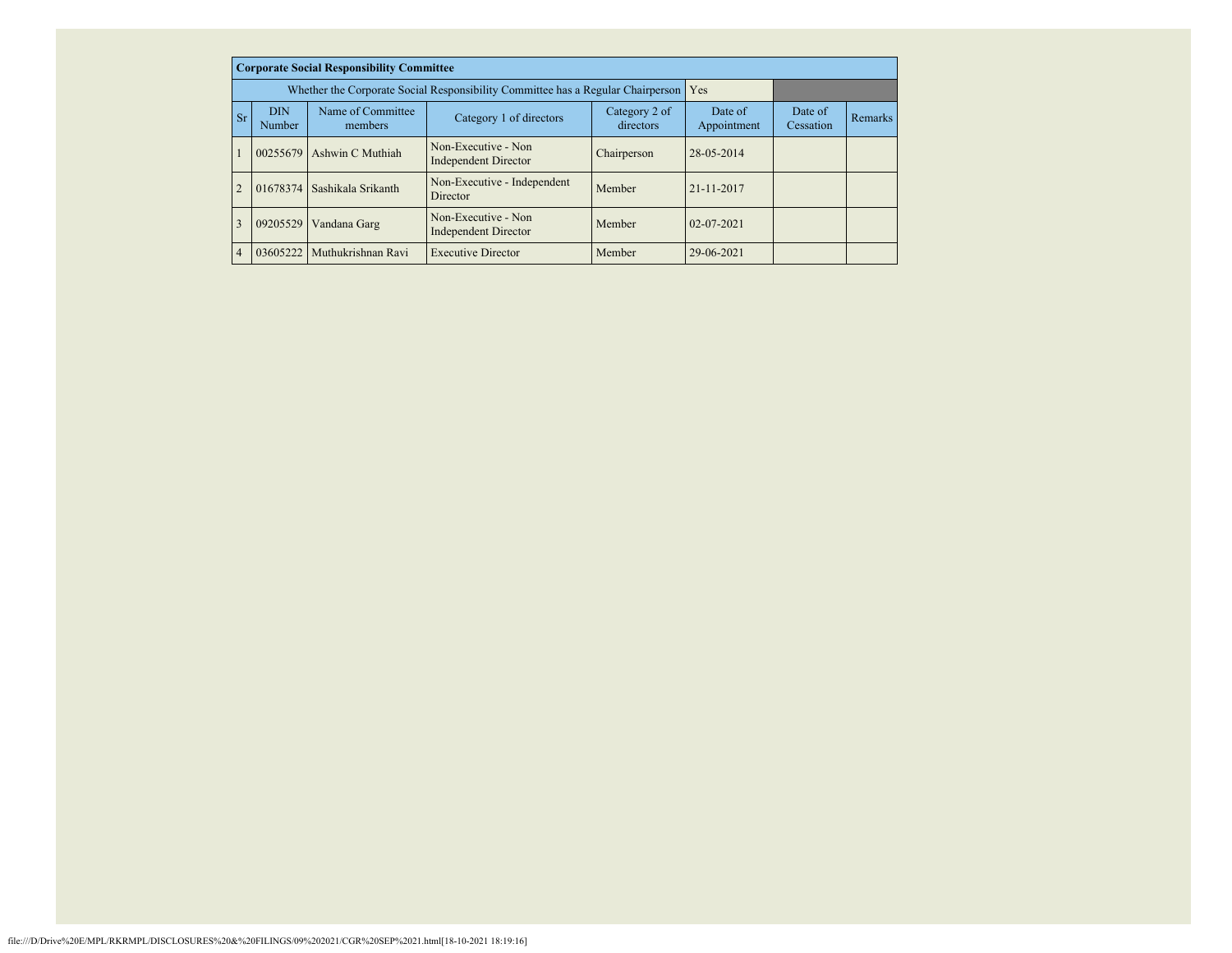| <b>Other Committee</b> |                                                                                                                         |  |  |  |  |  |  |  |  |  |  |
|------------------------|-------------------------------------------------------------------------------------------------------------------------|--|--|--|--|--|--|--|--|--|--|
|                        | Sr DIN Number Name of Committee members Name of other committee Category 1 of directors Category 2 of directors Remarks |  |  |  |  |  |  |  |  |  |  |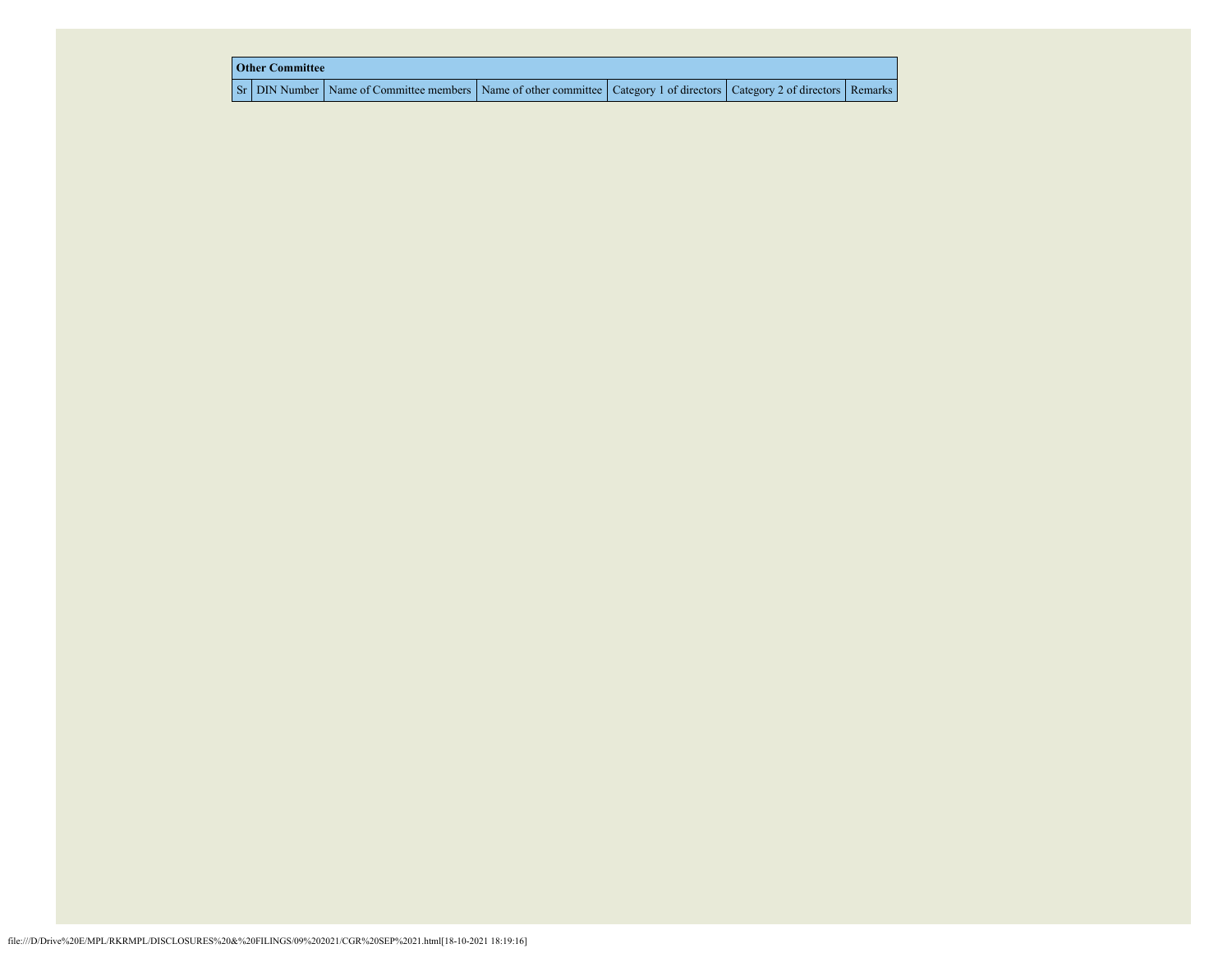|                | <b>Annexure 1</b>                                              |                                                             |                                                                      |                                       |                                                     |                                                                             |                                                                        |  |  |  |  |
|----------------|----------------------------------------------------------------|-------------------------------------------------------------|----------------------------------------------------------------------|---------------------------------------|-----------------------------------------------------|-----------------------------------------------------------------------------|------------------------------------------------------------------------|--|--|--|--|
|                | <b>Annexure 1</b>                                              |                                                             |                                                                      |                                       |                                                     |                                                                             |                                                                        |  |  |  |  |
|                | <b>III. Meeting of Board of Directors</b>                      |                                                             |                                                                      |                                       |                                                     |                                                                             |                                                                        |  |  |  |  |
|                | Disclosure of notes on meeting of board                        | of directors explanatory                                    |                                                                      |                                       |                                                     |                                                                             |                                                                        |  |  |  |  |
| <b>Sr</b>      | $Date(s)$ of<br>meeting (if any)<br>in the previous<br>quarter | Date(s) of<br>meeting (if any)<br>in the current<br>quarter | Maximum gap<br>between any two<br>consecutive (in<br>number of days) | Notes for<br>not<br>providing<br>Date | Whether<br>requirement of<br>Quorum met<br>(Yes/No) | Number of Directors<br>present* (other than<br><b>Independent Director)</b> | No. of<br>Independent<br><b>Directors</b><br>attending the<br>meeting* |  |  |  |  |
| $\mathbf{1}$   | 29-06-2021                                                     |                                                             |                                                                      |                                       | Yes                                                 | $\overline{4}$                                                              | 5                                                                      |  |  |  |  |
| $\overline{2}$ |                                                                | 10-08-2021                                                  | 41                                                                   |                                       | Yes                                                 | 5                                                                           | 5                                                                      |  |  |  |  |
| 3              |                                                                | 29-09-2021                                                  | 49                                                                   |                                       | Yes                                                 | 5                                                                           | 5                                                                      |  |  |  |  |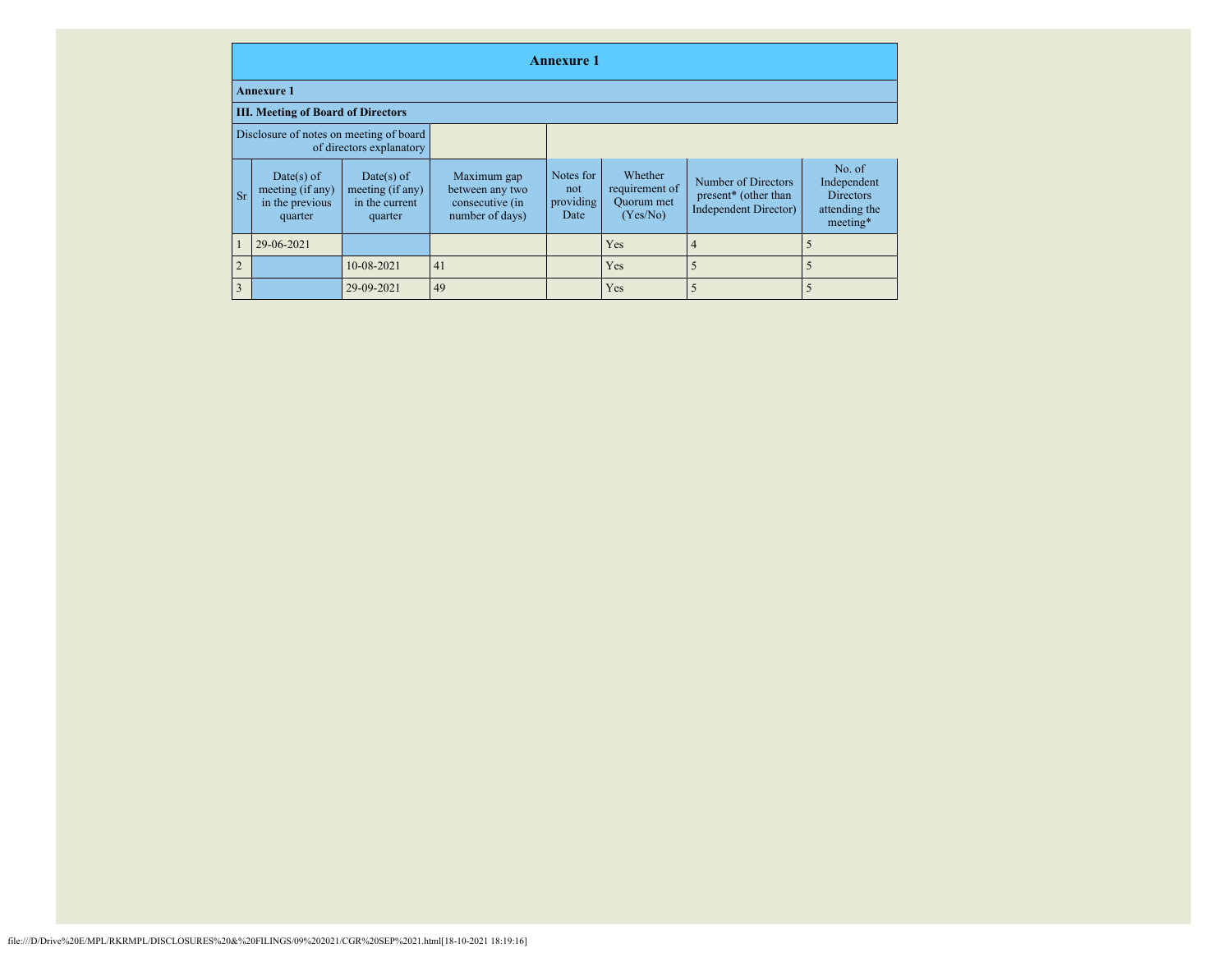|                | <b>Annexure 1</b>                              |                                                                                                            |                                                                      |                               |                                       |                                                        |                                                                                                  |                                                                        |
|----------------|------------------------------------------------|------------------------------------------------------------------------------------------------------------|----------------------------------------------------------------------|-------------------------------|---------------------------------------|--------------------------------------------------------|--------------------------------------------------------------------------------------------------|------------------------------------------------------------------------|
|                | <b>IV. Meeting of Committees</b>               |                                                                                                            |                                                                      |                               |                                       |                                                        |                                                                                                  |                                                                        |
|                |                                                |                                                                                                            | Disclosure of notes on meeting of committees explanatory             |                               |                                       |                                                        |                                                                                                  |                                                                        |
| <b>Sr</b>      | Name of<br>Committee                           | $Date(s)$ of meeting (Enter<br>dates of Previous quarter<br>and Current quarter in<br>chronological order) | Maximum gap<br>between any two<br>consecutive (in<br>number of days) | Name of<br>other<br>committee | Reson for<br>not<br>providing<br>date | Whether<br>requirement<br>of Quorum<br>met<br>(Yes/No) | Number of<br><b>Directors</b><br>present <sup>*</sup> (other<br>than<br>Independent<br>Director) | No. of<br>Independent<br><b>Directors</b><br>attending the<br>meeting* |
| $\mathbf{1}$   | Audit<br>Committee                             | 29-06-2021                                                                                                 |                                                                      |                               |                                       | Yes                                                    | $\mathbf{0}$                                                                                     | 3                                                                      |
| $\overline{2}$ | Audit<br>Committee                             | 10-08-2021                                                                                                 | 41                                                                   |                               |                                       | Yes                                                    | 1                                                                                                | 3                                                                      |
| 3              | Nomination<br>and<br>remuneration<br>committee | 04-06-2021                                                                                                 |                                                                      |                               |                                       | Yes                                                    | $\mathbf{0}$                                                                                     | $\overline{2}$                                                         |
| $\overline{4}$ | Nomination<br>and<br>remuneration<br>committee | 29-09-2021                                                                                                 |                                                                      |                               |                                       | Yes                                                    | $\overline{2}$                                                                                   | $\overline{2}$                                                         |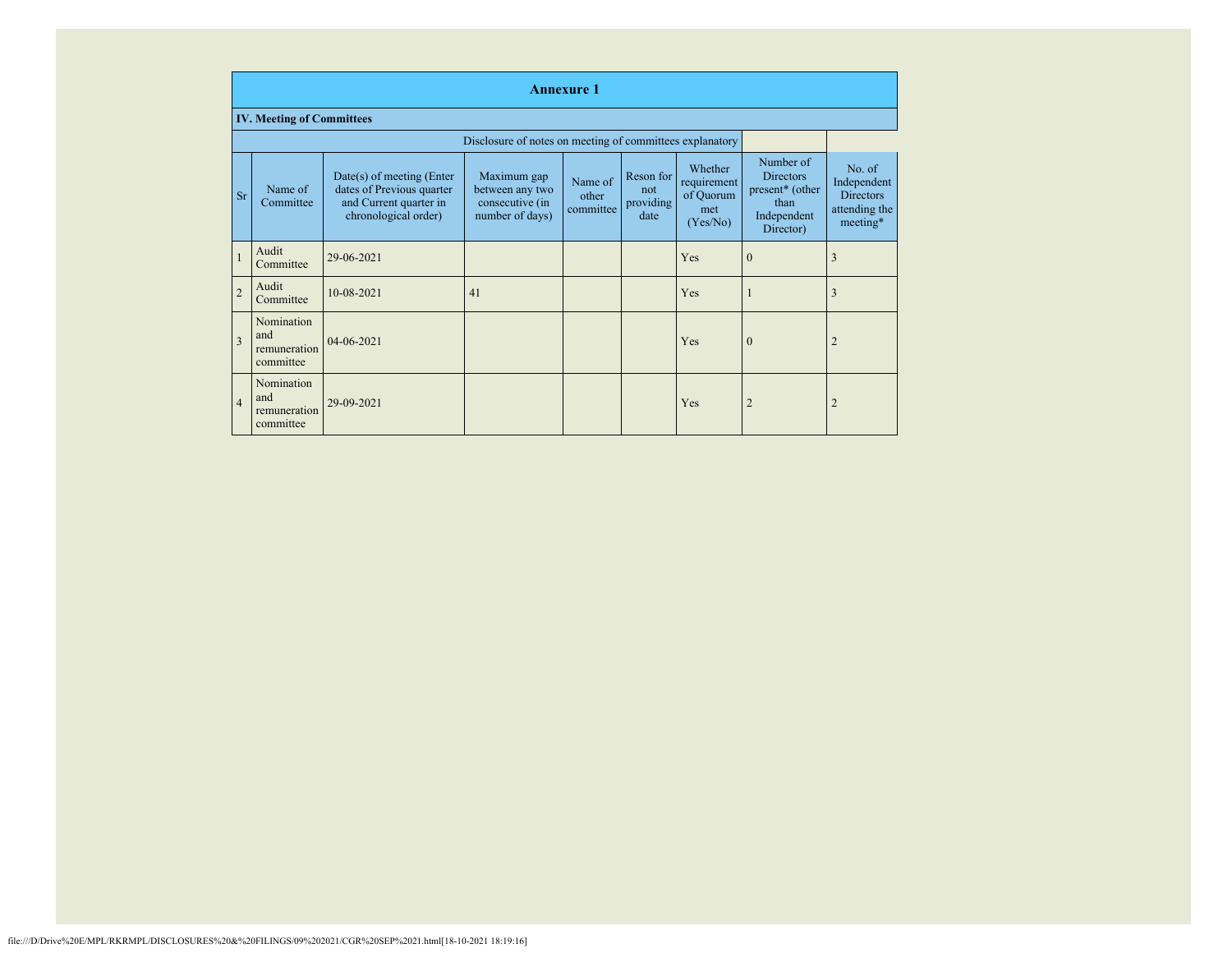|                                                                                                                       | <b>Annexure 1</b>                                                                        |                                                        |                                  |                                                                    |  |  |
|-----------------------------------------------------------------------------------------------------------------------|------------------------------------------------------------------------------------------|--------------------------------------------------------|----------------------------------|--------------------------------------------------------------------|--|--|
|                                                                                                                       |                                                                                          | <b>V. Related Party Transactions</b>                   |                                  |                                                                    |  |  |
|                                                                                                                       | <b>Sr</b>                                                                                | Subject                                                | Compliance status<br>(Yes/No/NA) | If status is "No" details of non-<br>compliance may be given here. |  |  |
|                                                                                                                       |                                                                                          | Whether prior approval of audit committee obtained     | <b>Yes</b>                       |                                                                    |  |  |
|                                                                                                                       |                                                                                          | Whether shareholder approval obtained for material RPT | <b>Yes</b>                       |                                                                    |  |  |
| Whether details of RPT entered into pursuant to omnibus approval<br>3<br>Yes<br>have been reviewed by Audit Committee |                                                                                          |                                                        |                                  |                                                                    |  |  |
|                                                                                                                       | Disclosure of notes on related party transactions<br>Textual Information(1)              |                                                        |                                  |                                                                    |  |  |
|                                                                                                                       | Disclosure of notes of material transaction with related party<br>Textual Information(2) |                                                        |                                  |                                                                    |  |  |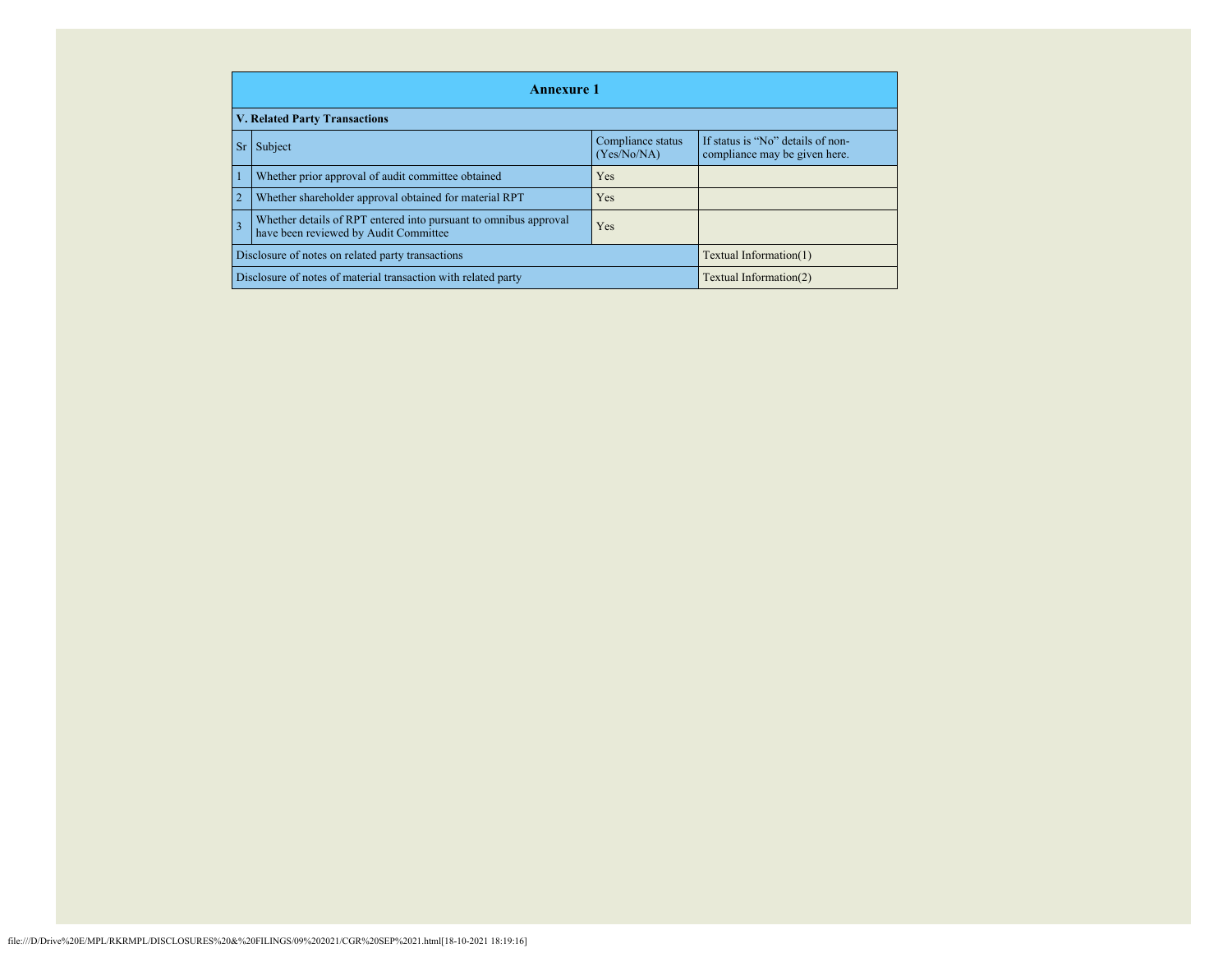| <b>Text Block</b>                                                                                                                                                               |  |  |
|---------------------------------------------------------------------------------------------------------------------------------------------------------------------------------|--|--|
| Details of Related Party Tranasactions during the quarter ended 30-06-2021 noted by the Audit<br>$\Gamma$ Textual Information(1)<br>Committee at the meeting held on 10-08-2021 |  |  |
| Approval of Members for material related party transactions obtained at the AGM hled on 28-09-2021<br><b>Textual Information(2)</b>                                             |  |  |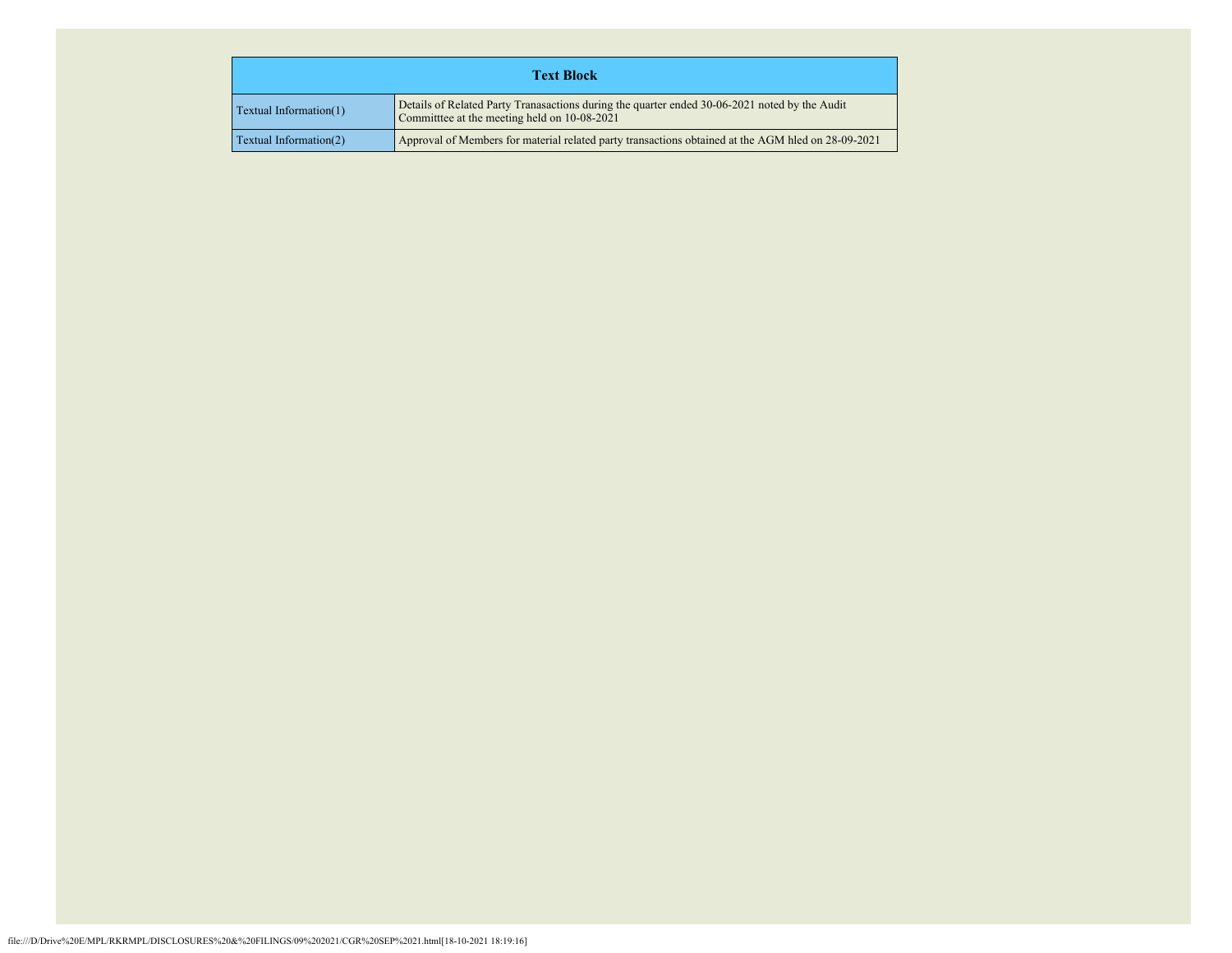| <b>Annexure 1</b>       |                                                                                                                                                                                                                 |                                  |  |  |  |
|-------------------------|-----------------------------------------------------------------------------------------------------------------------------------------------------------------------------------------------------------------|----------------------------------|--|--|--|
| <b>VI.</b> Affirmations |                                                                                                                                                                                                                 |                                  |  |  |  |
| <b>Sr</b>               | Subject                                                                                                                                                                                                         | Compliance<br>status<br>(Yes/No) |  |  |  |
| $\overline{1}$          | The composition of Board of Directors is in terms of SEBI (Listing obligations and disclosure requirements)<br>Regulations, 2015                                                                                | Yes                              |  |  |  |
| $\overline{2}$          | The composition of the following committees is in terms of SEBI(Listing obligations and disclosure requirements)<br>Regulations, 2015 a. Audit Committee                                                        | Yes                              |  |  |  |
| $\overline{3}$          | The composition of the following committees is in terms of SEBI(Listing obligations and disclosure requirements)<br>Regulations, 2015. b. Nomination & remuneration committee                                   | Yes                              |  |  |  |
| $\overline{4}$          | The composition of the following committees is in terms of SEBI(Listing obligations and disclosure requirements)<br>Regulations, 2015. c. Stakeholders relationship committee                                   | Yes                              |  |  |  |
| $\overline{5}$          | The composition of the following committees is in terms of SEBI(Listing obligations and disclosure requirements)<br>Regulations, 2015. d. Risk management committee (applicable to the top 500 listed entities) | Yes                              |  |  |  |
| 6                       | The committee members have been made aware of their powers, role and responsibilities as specified in SEBI<br>(Listing obligations and disclosure requirements) Regulations, 2015.                              | Yes                              |  |  |  |
| $\overline{7}$          | The meetings of the board of directors and the above committees have been conducted in the manner as specified in<br>SEBI (Listing obligations and disclosure requirements) Regulations, 2015.                  | Yes                              |  |  |  |
| 8                       | This report and/or the report submitted in the previous quarter has been placed before Board of Directors.                                                                                                      | Yes                              |  |  |  |
| $\overline{9}$          | Any comments/observations/advice of Board of Directors may be mentioned here:                                                                                                                                   | Textual<br>Information $(1)$     |  |  |  |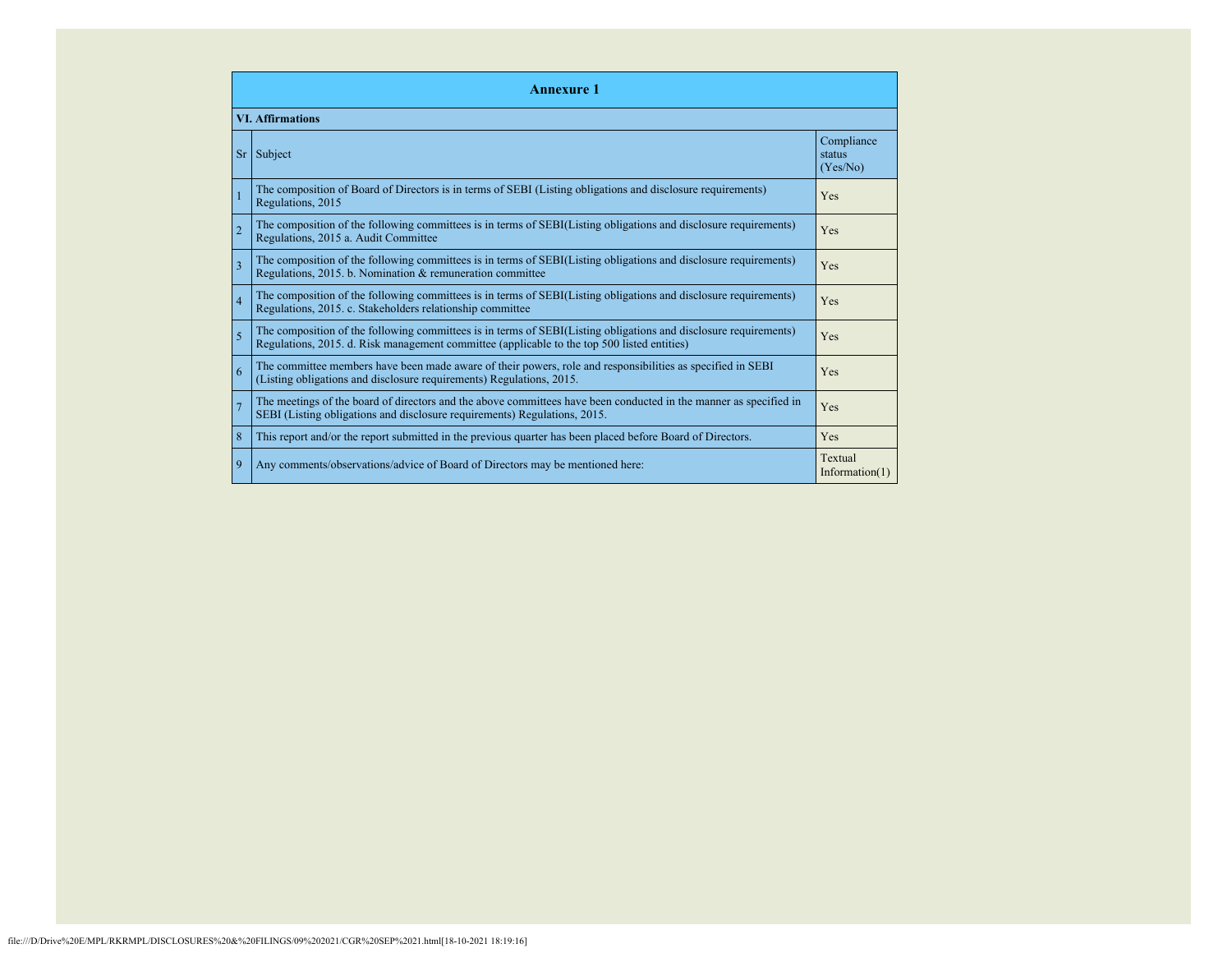| <b>Annexure 1</b> |                   |                   |  |  |
|-------------------|-------------------|-------------------|--|--|
| $\mathsf{S}$ r    | Subject           | Compliance status |  |  |
|                   | Name of signatory | R Kothandzaraman  |  |  |
| $\overline{2}$    | Designation       | Company Secretary |  |  |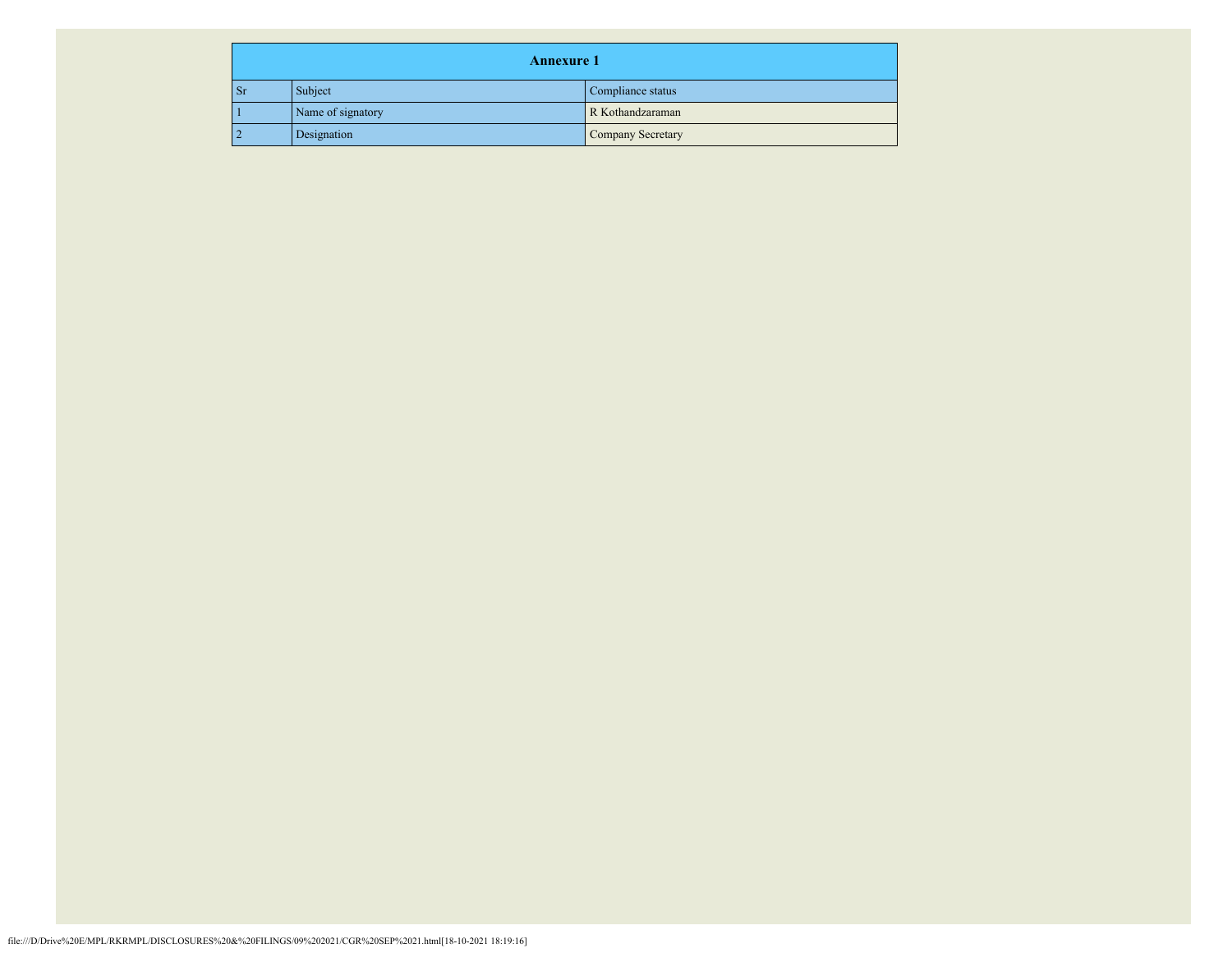| <b>Text Block</b>               |                                                                                                                                   |  |  |
|---------------------------------|-----------------------------------------------------------------------------------------------------------------------------------|--|--|
| $\Gamma$ Textual Information(1) | CGR for the $q/e$ 30-06-2021 placed at the Board Meeting held on 10-08-2021. This report will be placed<br>at the ensuing meeting |  |  |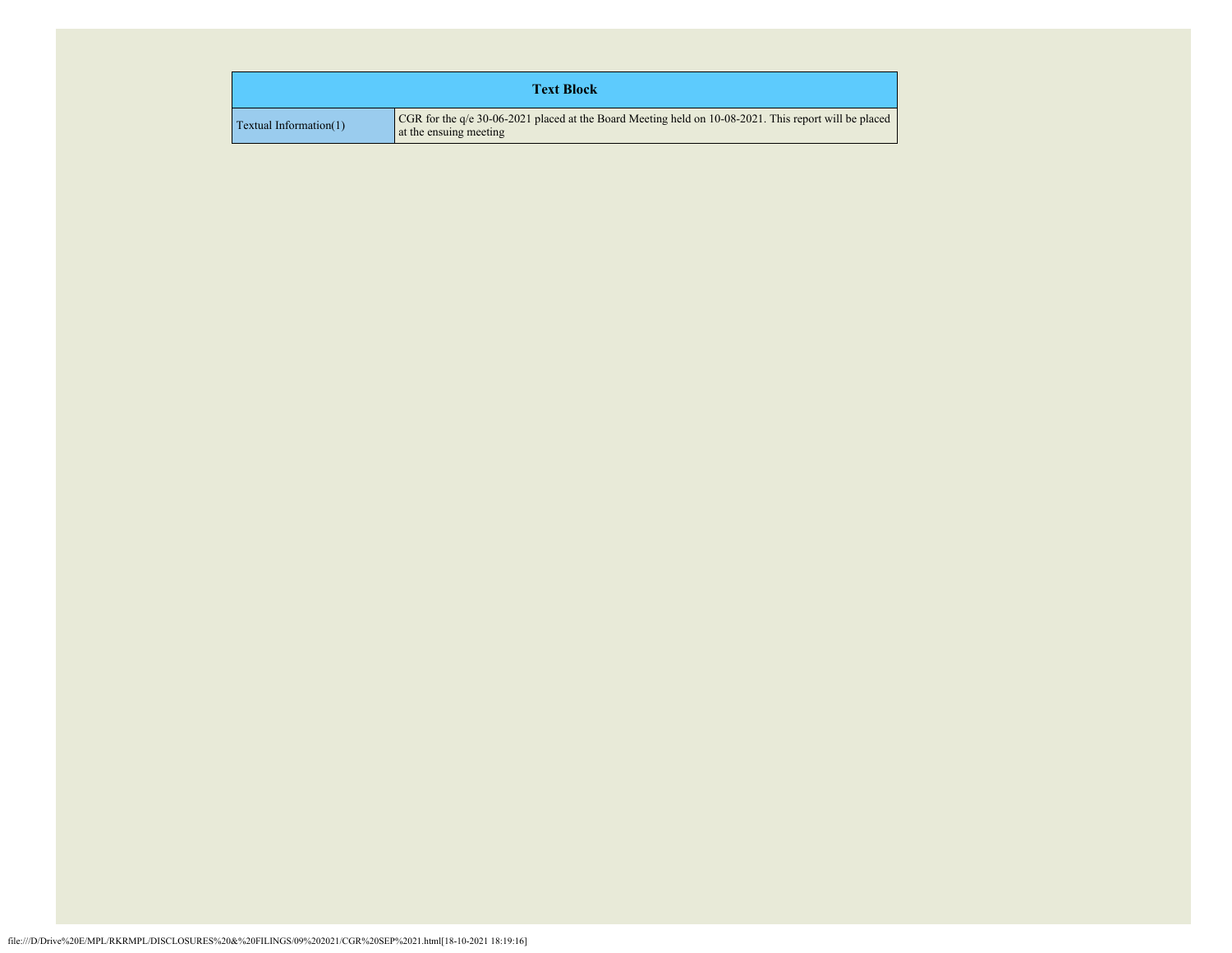| <b>Annexure III</b>                  |                                                                                                                                                                                      |                                              |                                     |                                                                      |
|--------------------------------------|--------------------------------------------------------------------------------------------------------------------------------------------------------------------------------------|----------------------------------------------|-------------------------------------|----------------------------------------------------------------------|
|                                      | <b>III.</b> Affirmations                                                                                                                                                             |                                              |                                     |                                                                      |
| Sr                                   | Particulars                                                                                                                                                                          | Regulation<br>Number                         | Compliance<br>status<br>(Yes/No/NA) | If status is "No" details of<br>non-compliance may be<br>given here. |
| 1                                    | Copy of the annual report including balance sheet, profit and loss account,<br>directors report, corporate governance report, business responsibility<br>report displayed on website | 46(2)                                        | Yes                                 |                                                                      |
| $\overline{2}$                       | Presence of Chairperson of Audit Committee at the Annual General<br>Meeting                                                                                                          | 18(1)(d)                                     | Yes                                 |                                                                      |
| $\overline{3}$                       | Presence of Chairperson of the nomination and remuneration committee<br>at the annual general meeting                                                                                | 19(3)                                        | Yes                                 |                                                                      |
| $\overline{4}$                       | Presence of Chairperson of the Stakeholder Relationship committee at the<br>annual general meeting                                                                                   | 20(3)                                        | Yes                                 |                                                                      |
| 5                                    | Whether "Corporate Governance Report" disclosed in Annual Report                                                                                                                     | $34(3)$ read with<br>para C of<br>Schedule V | Yes                                 |                                                                      |
| Any other information to be provided |                                                                                                                                                                                      |                                              |                                     |                                                                      |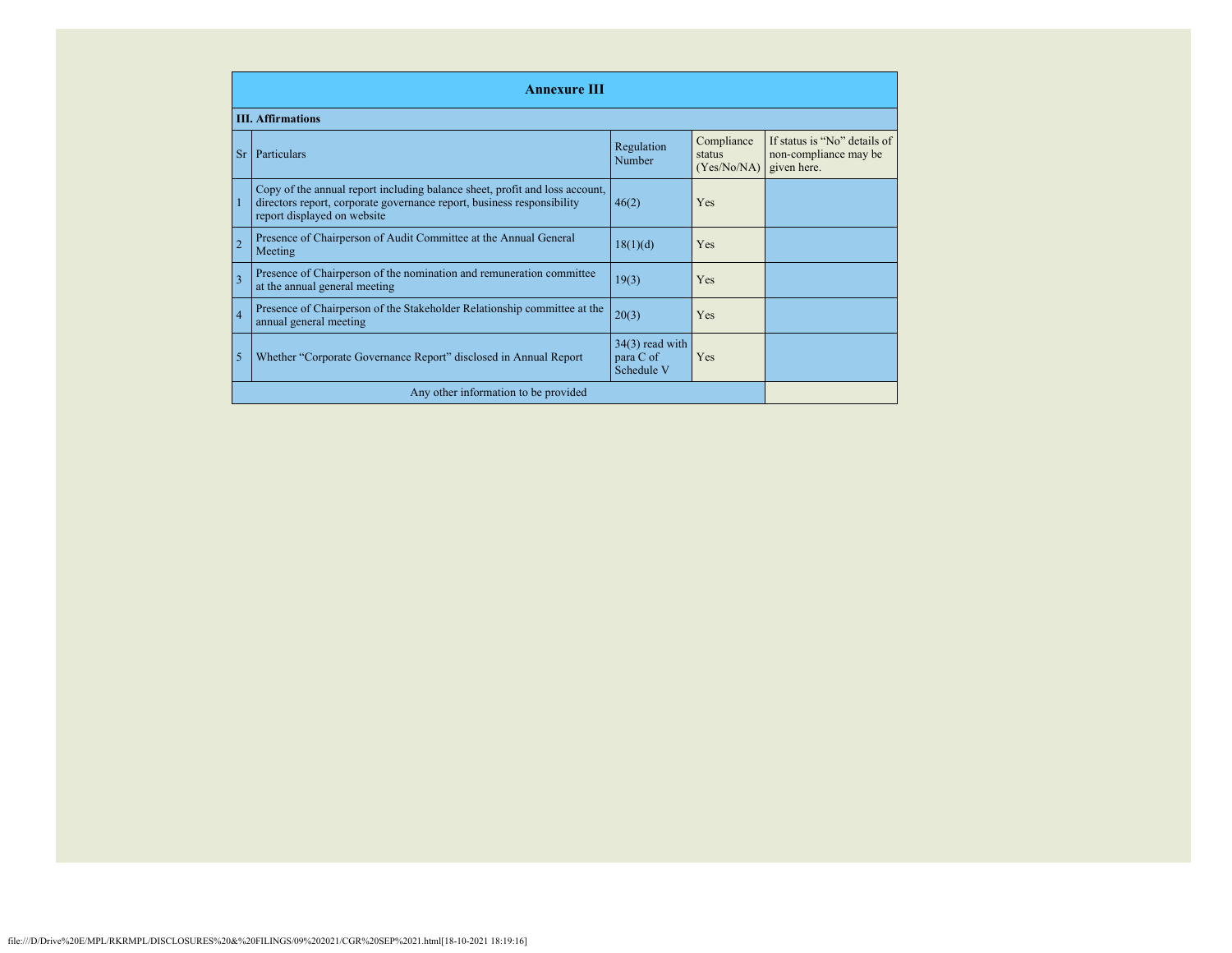|                    | <b>Annexure III</b> |                        |  |  |  |
|--------------------|---------------------|------------------------|--|--|--|
|                    | Name of signatory   | <b>R KOTHANDARAMAN</b> |  |  |  |
| ר ו<br>Designation |                     | Company Secretary      |  |  |  |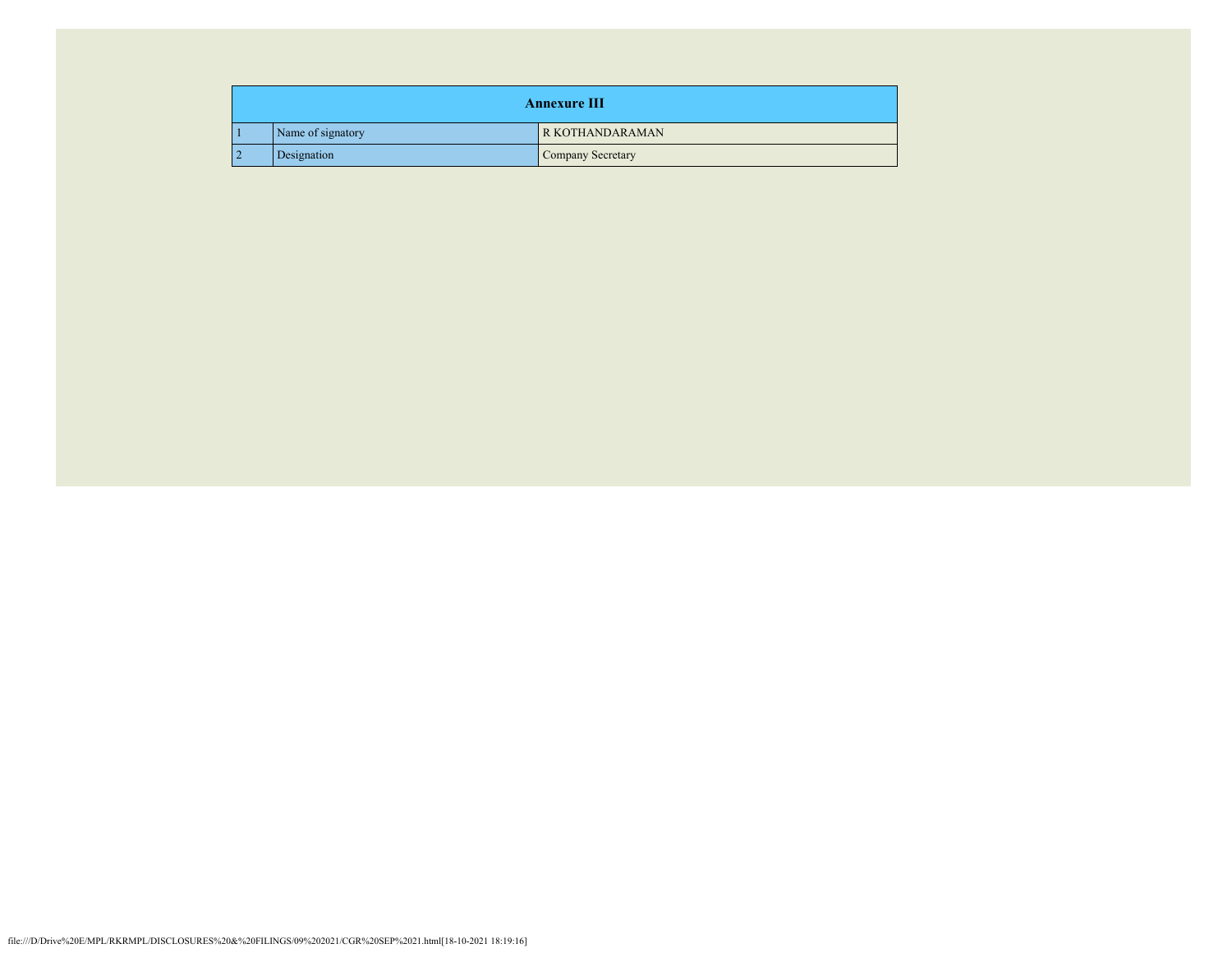| <b>Additional Half yearly Disclosure</b> |                        |  |  |
|------------------------------------------|------------------------|--|--|
| Applicability of disclosure              | Not Applicable         |  |  |
| Reason for Non Applicability             | Textual Information(1) |  |  |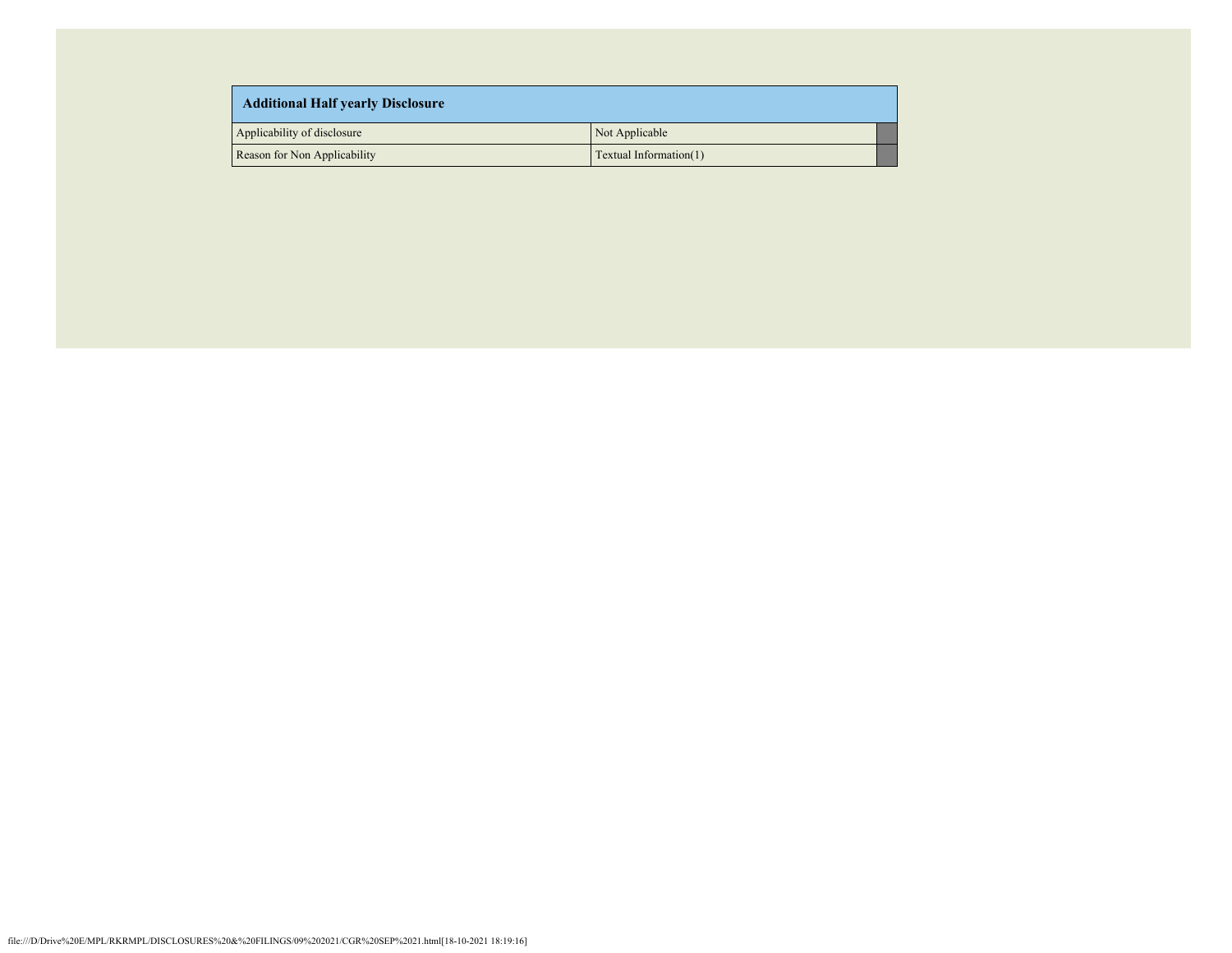| <b>Signatory Details</b> |                   |  |
|--------------------------|-------------------|--|
| Name of signatory        | R KOTHANDARAMAN   |  |
| Designation of person    | Company Secretary |  |
| Place                    | <b>CHENNAI</b>    |  |
| Date                     | 18-10-2021        |  |